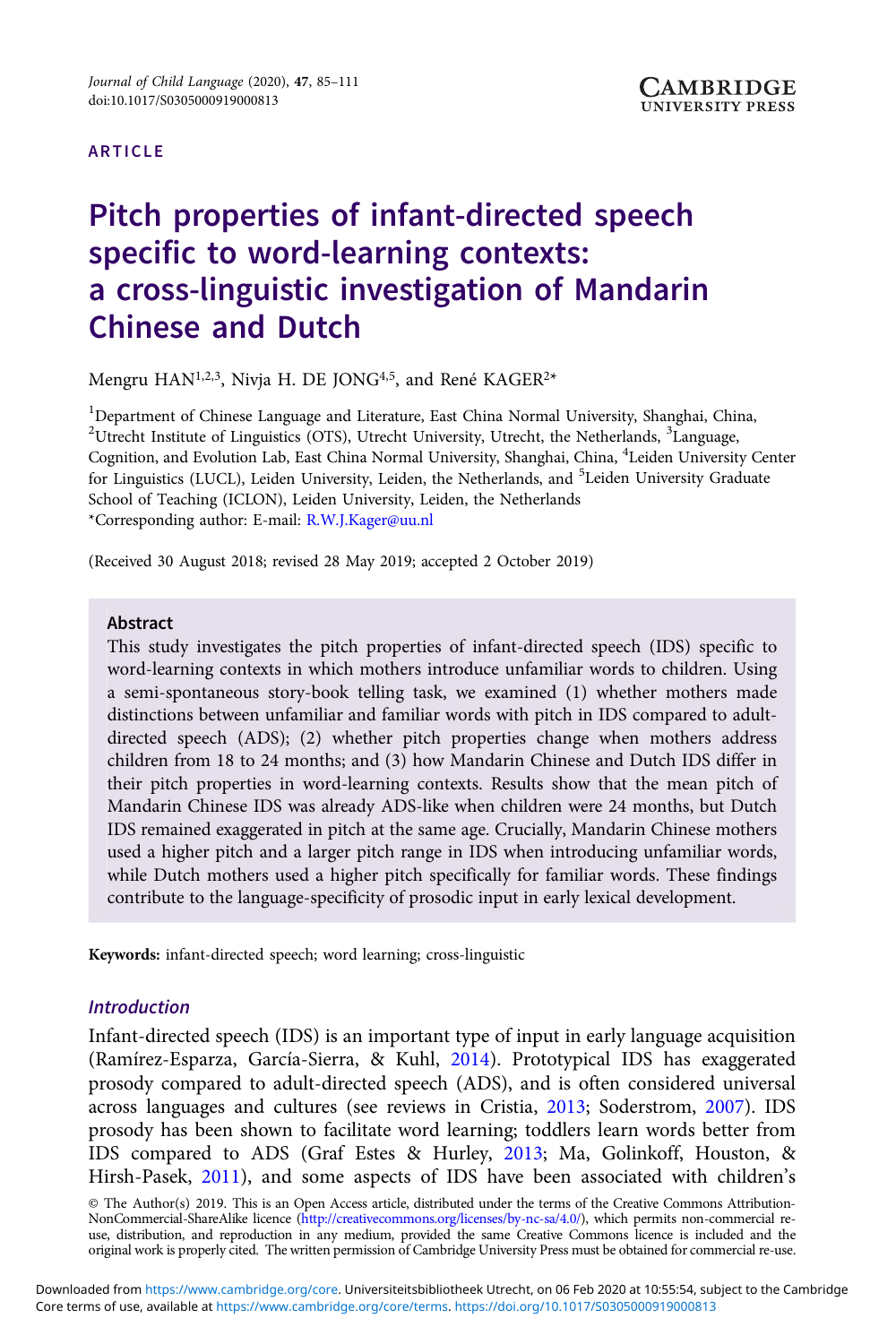vocabulary size (e.g., Kalashnikova & Burnham, [2018;](#page-25-0) Porritt, Zinser, Bachorowski, & Kaplan, [2014\)](#page-26-0). However, the language-specificity of IDS is often neglected in the literature (see Wang, Seidl, & Cristia, [2016,](#page-26-0) for a review). Also, no study to date has specifically investigated the prosody of IDS in word-learning contexts in which mothers introduce unfamiliar words to children. Specifically, it is not clear whether mothers use prosody to highlight novel (unfamiliar) words compared to known (familiar) words when addressing children. Furthermore, as most studies focus on IDS addressed to preverbal children, less is known about the age-related changes of IDS prosody in the second year of life when vocabulary learning is accelerated (Goldfield & Reznick, [1990\)](#page-25-0). To better understand the language-specificity of IDS prosody in word-learning contexts and to demonstrate the age-related changes of IDS prosody in the second year of life, we conducted a cross-linguistic investigation of IDS using similar speech elicitation methods in two different languages. Since we focus on pitch cues relevant to word learning in linguistic input, we chose two languages that differ in their use of pitch at the lexical level, namely Mandarin Chinese, a tonal language, and Dutch, a non-tonal language.

## IDS facilitates lexical development

Typically developing children acquire their vocabulary at a fast speed in the first two years of life. They recognize some common words at 6–9 months (Bergelson & Swingley, [2012\)](#page-24-0), start to produce words by the end of their first year (Bloom, [2001](#page-24-0)), and become proficient word learners at around 18 months old. From about 18 months to 24 months, children's word learning ability gradually improves and their vocabulary size rapidly increases (Bion, Borovsky, & Fernald, [2013](#page-24-0); Goldfield & Reznick, [1990](#page-25-0)). In order to learn words, children need to be familiar with the sounds in their native language(s) and must be able to segment words from continuous speech, recognize familiar words in speech, and associate a novel word label to an object or an action.

Children learn words from language input; however, little is known about the quality of prosodic input in word-learning contexts, in which mothers introduce unfamiliar words to their child. IDS is an important type of input in early language acquisition, and has a distinctive prosody compared to ADS. Prototypical IDS is mainly characterized by a higher pitch, a larger pitch range, exaggerated F0 excursions, and a slower speaking rate (Benders, [2013;](#page-24-0) Cristia, [2013\)](#page-24-0). These prosodic modifications in IDS have been shown to attract infants' attention, convey positive affect, and facilitate language acquisition (Kitamura, Thanavishuth, Burnham, & Luksaneeyanawin, [2002](#page-25-0); Soderstrom, Blossom, Foygel, & Morgan, [2008](#page-26-0)). In order to investigate the role of IDS in lexical development, studies often compare the prosodic characteristics of IDS with those of ADS (see Thorson, [2018](#page-26-0), for a review).

Two lines of studies have shown that the prosody and, in particular, the pitch properties of IDS may play a significant role in children's lexical development. The first line of research shows evidence that the pitch properties of IDS correlate with children's vocabulary size, and the second line directly compares children's word learning performance under either ADS or IDS conditions. Regarding the first line of research, only a few studies have investigated the correlations between IDS pitch and language outcomes, and the results are inconsistent. For instance, Porritt et al. [\(2014\)](#page-26-0) found that English-speaking mothers who had a higher F0 range in their speech had children with larger expressive vocabulary. However, in a recent study, Kalashnikova and Burnham ([2018](#page-25-0)) did not find any correlation between the exaggeration of pitch in Australian English IDS and children's vocabulary size. As the authors suggested,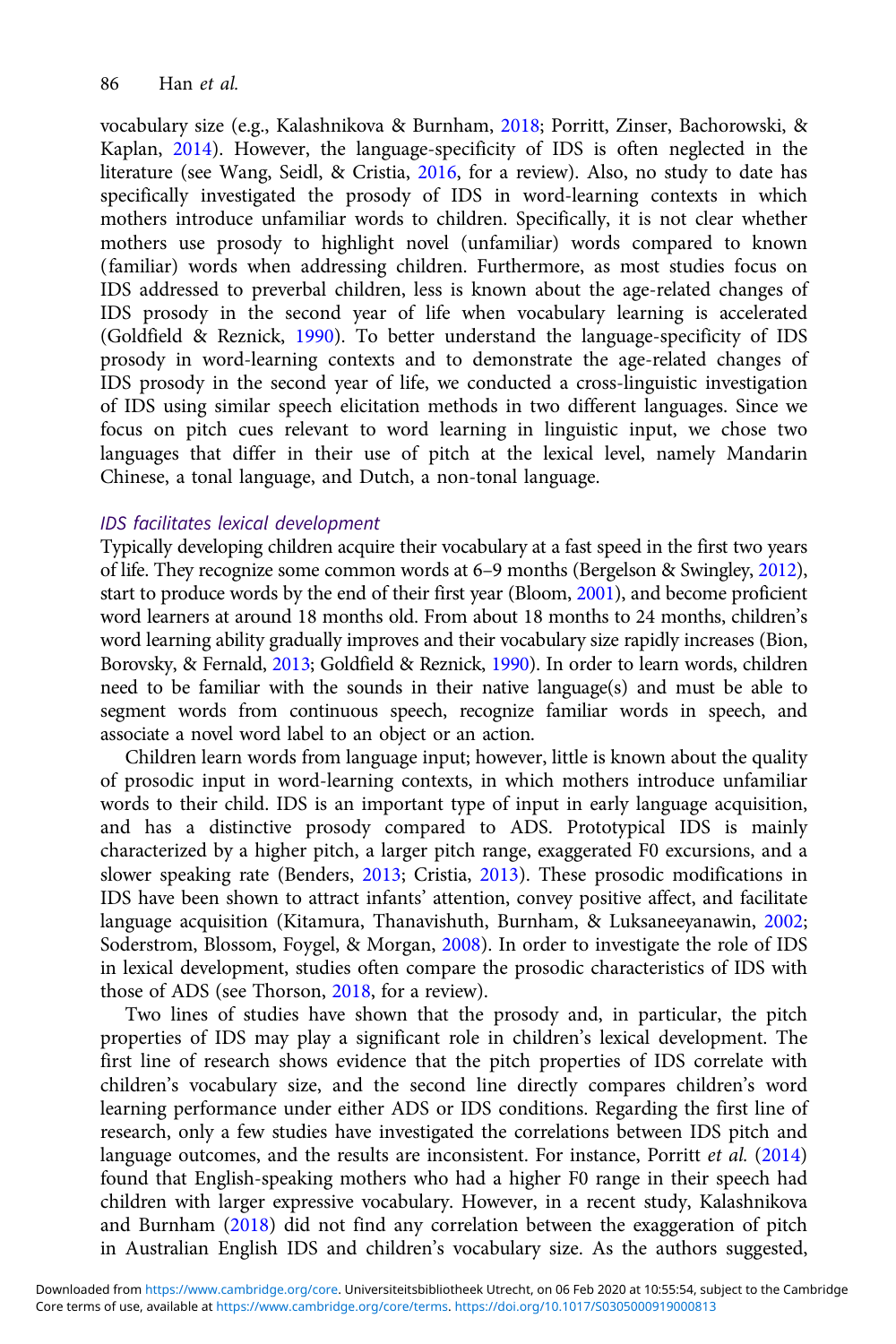the pitch modifications in IDS may not be related to the facilitative effects of IDS on language acquisition. Taken together, whether pitch properties in IDS are related to vocabulary size is still unclear.

The second line of research suggests that children generally perform better in tasks related to lexical acquisition when they hear prototypical IDS compared to ADS. For example, English- and German-learning children could only segment words in continuous speech from IDS input but not when hearing ADS input (Thiessen, Hill, & Saffran, [2005;](#page-26-0) Mani & Pätzold, [2016](#page-25-0)). English-learning infants were able to recognize words that they were familiarized with in IDS even after 24 hours, but not when the words were introduced in ADS (Singh, Nestor, Parikh, & Yull, [2009](#page-26-0)). When it comes to word-to-object mapping, Ma et al. ([2011\)](#page-25-0) showed that English-learning 21-month-old children succeeded at word-to-object mapping when listening to the auditory forms of words presented in IDS but not in ADS. Only after 27 months of age could children learn novel words presented in ADS. Similarly, Graf Estes and Hurley ([2013\)](#page-25-0) found that 17.5-month-old English-learning children only learned word–object pairings when the words were produced in IDS, but they failed to learn words in the ADS condition. The facilitative effects of IDS on word learning are not restricted to behavioral evidence. Zangl and Mills [\(2007\)](#page-26-0) found that IDS increased infants' neural activity compared with ADS. Specifically, 6-month-old English-learning children only showed increased neural activity in response to familiar words in IDS compared to ADS, and when children reached 13 months of age they showed increased neural activity for both familiar and unfamiliar words in IDS. It should be noted that the prototypical IDS stimuli in these studies had both exaggerated pitch and a slower speaking rate compared to the ADS stimuli. Thus, while the studies illustrated above invariably suggest that prototypical IDS facilitates children's online word processing, it is not clear whether such facilitative effects can be (solely) attributed to exaggerated pitch. Song, Demuth, and Morgan ([2010](#page-26-0)) further investigated which acoustic cues in IDS might support word recognition. Their findings suggest that slow speaking rate and vowel hyperarticulation, but not wide pitch range, significantly improved children's online word recognition.

Taken together, prototypical IDS facilitates children's online word learning, but the role of exaggerated pitch in these facilitative effects is not clear. Also, studies on the relationship between IDS pitch properties and lexical development are limited, and the results are inconsistent. In order to understand the role of IDS in word learning, it is first necessary to examine how mothers highlight unfamiliar words compared to familiar words in natural IDS. However, so far, little is known about the prosodic input in such word-learning contexts.

## Pitch properties of IDS specific to word learning contexts

Hyper and Hypo-speech (H&H) theory suggests that speakers are aware of the information required by a listener and adapt their speech accordingly (Lindblom, [1990](#page-25-0)), which was initially proposed to explain the phonetic variations in speech and has often been used to explain the 'vowel hyperarticulation' phenomenon in IDS which may facilitate children's categorical learning (e.g., Kuhl et al., [1997](#page-25-0)). Based on H&H theory, Fernald ([2000,](#page-24-0) p. 242) suggests that, when interacting with children, adults tend to "[...] modify their speech in ways that serve to maximize predictability for the immature listener […]", which may consequently facilitate children's word recognition. For example, both American English and Japanese IDS have more words produced in isolation and have more repetitions (Fernald &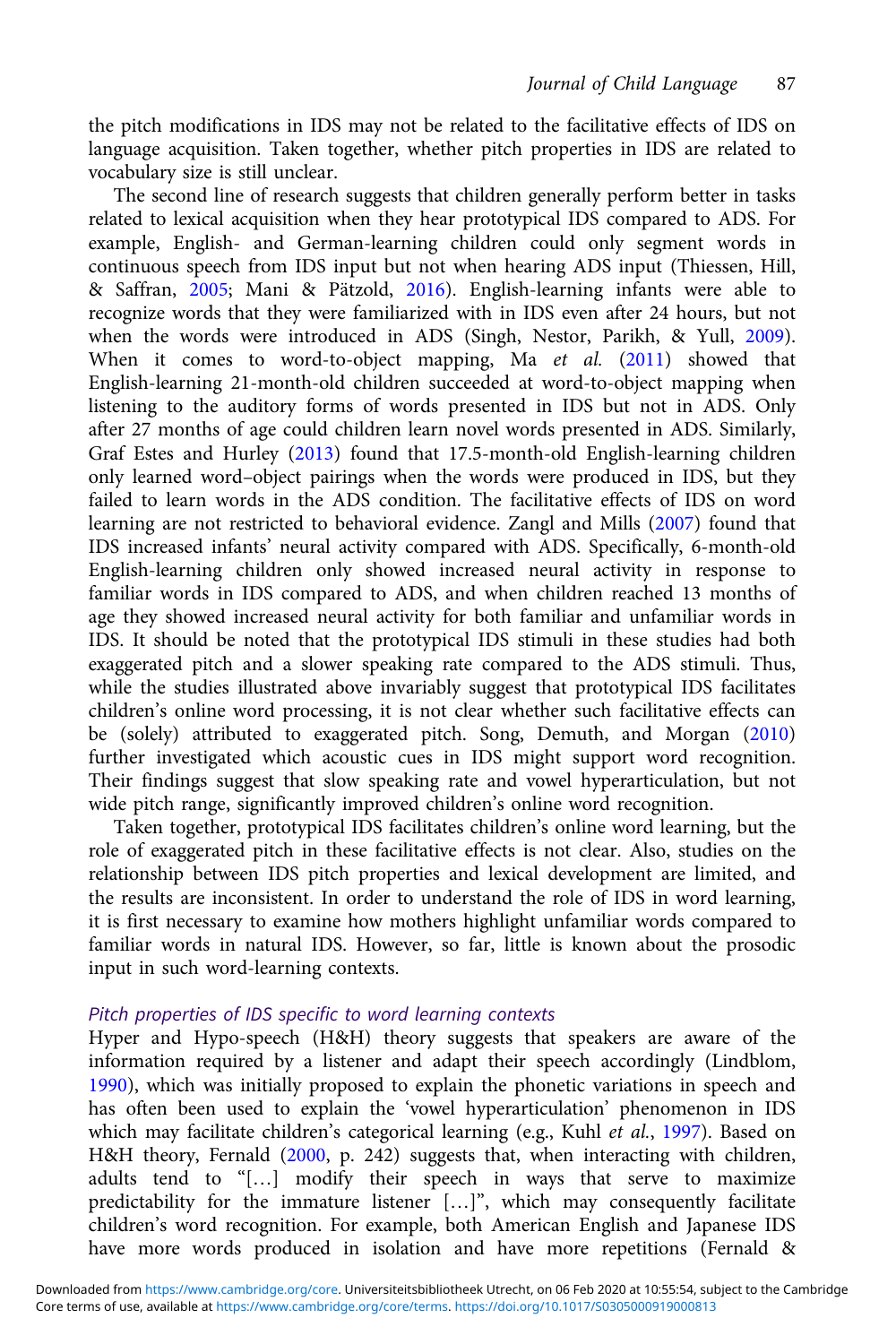Morikawa, [1993\)](#page-24-0). Also, contextually new information is highlighted by prosodic means in IDS (e.g., Fernald & Mazzie, [1991](#page-24-0), to be reviewed later). If IDS is adapted in a way that may facilitate word recognition, it is certainly possible that mothers distinguish unfamiliar words and familiar words with prosody in IDS in support of word learning. To our knowledge, however, no research has directly investigated the prosody of IDS in word-learning contexts by comparing how mothers distinguish unfamiliar words and familiar words with prosody when talking to children. It is important to distinguish between words that are new in a discourse context and words that are unfamiliar to the infants. Young children, as early language learners, encounter unfamiliar words on a regular basis, whereas words directed at adults are usually only 'contextually new' within a specific conversational context and rarely novel or unfamiliar. Thus, we use the terms 'unfamiliar words' to refer to words that children have not acquired, and 'contextually new information' to refer to parts of an utterance that are being introduced to the conversation for the first time but are not necessarily unfamiliar to the addressee. Correspondingly, the term 'contextually given information' refers to information that has already been established in the discourse context, while 'familiar words' refers to words that the child has already acquired into his or her vocabulary. In ADS, speakers usually highlight contextually new information in discourse by increasing pitch and/or enlarging pitch range, while downplaying given information by reducing these prosodic parameters or by using pronouns in place of lexical forms when mentioning a word for the second time (Chafe, [1976](#page-24-0); Gundel, [1999](#page-25-0); Halliday, [1967\)](#page-25-0). In IDS, however, mothers usually repeat the same word several times when talking to children instead of replacing the word with a pronoun (Fernald & Simon, [1984\)](#page-24-0).

Several studies have shown that such prosodic marking of contextually new words is also present in IDS, and its manifestation is different from ADS. Fernald and Mazzie ([1991](#page-24-0)) were the first to examine how F0 is used to highlight contextually new words in English IDS compared to ADS. The target words used in the study were common clothing words (e.g., 'shorts' and 'socks'). To elicit target words, mothers of 14-month-old children were instructed to describe a picture-book containing six target items, introduced successively, to their child and to an adult. They found that mothers typically placed the F0 peak of the utterance on the target words when they introduced contextually new words in IDS; however, the same pattern did not hold true for ADS. Moreover, the second-mention target items (i.e., contextually given words) also showed a greater tendency to occur on F0 peaks in IDS versus ADS. Plus, mothers tended to increase the maximum F0 on the second mentions of a target word compared to the first mentions in IDS. The authors interpreted these results as evidence that prosodic emphasis is placed on both contextually new and contextually given words in IDS – a phenomenon that is not typical in ADS. Even though the authors noted that the familiarity of the target words might vary among the infants, it was not taken into account in their analysis.

Fisher and Tokura ([1995\)](#page-25-0) also compared the production of contextually new (first-mention) and contextually given (second-mention) words in English IDS and ADS, but they differed from Fernald and Mazzie [\(1991\)](#page-24-0) in their elicitation methodology. In this study, mothers of 14-month-old children watched a puppet show which consisted of ten events acted out with ten puppets. The names of the puppets were target words (e.g., 'tiger', 'lion', and 'giraffe'). Mothers were asked to describe the events to their child and to an adult. In each event, two puppets were engaged in an action. One puppet (a giraffe) was always in the scene, and the other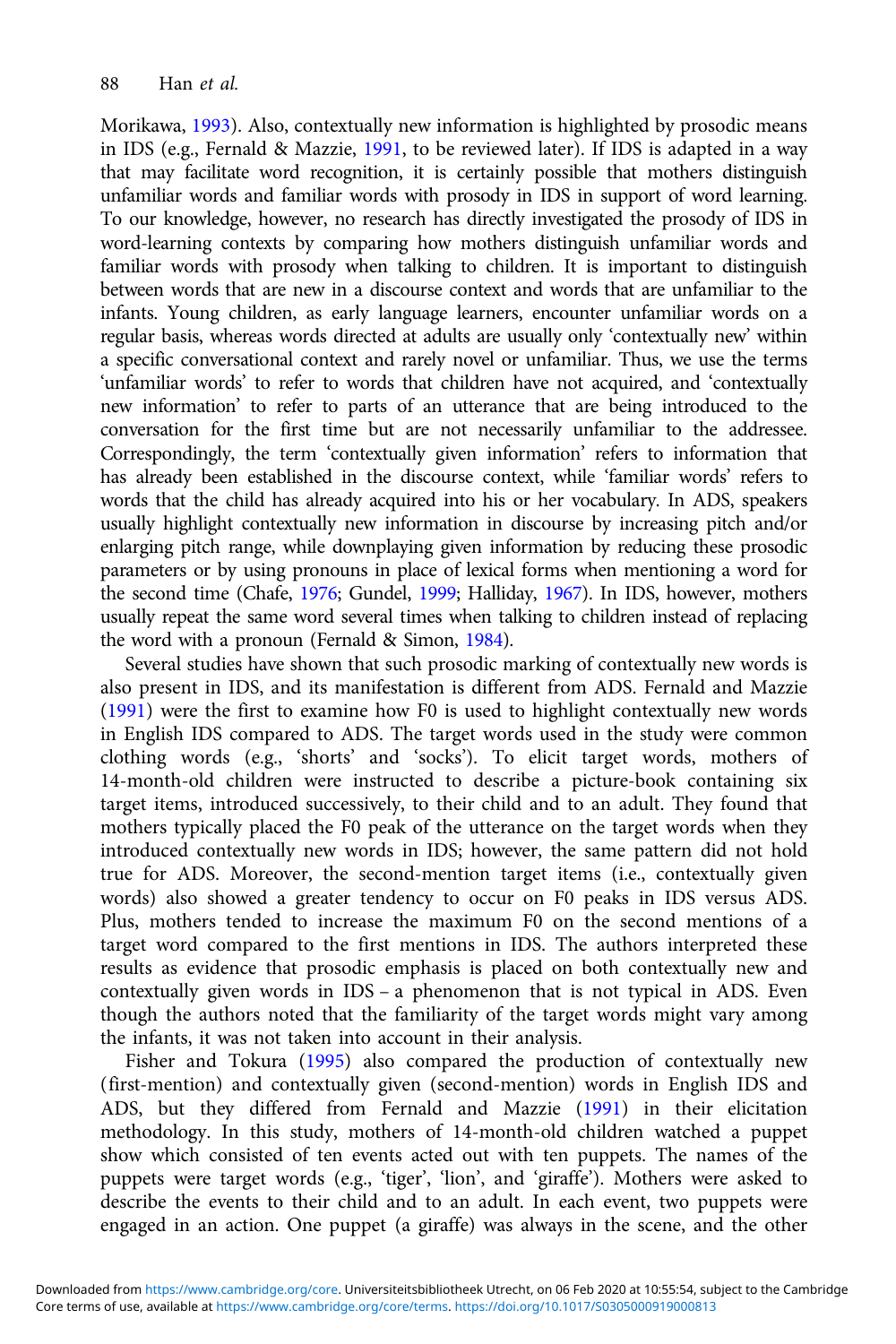animal puppet differed across events. The target puppet was always the patient of an action. For example:

"Your favorite. That's a giraffe. Look he's is petting, and lovin' on the giraffe. Look he's petting' him, pettin' him." (Fisher & Tokura, [1995,](#page-25-0) p. 293)

The prosodic correlates (e.g., F0, position relative to pitch peak, duration, and amplitude) of vowels in the first and second mentions of the target words were analyzed. The results showed that, in IDS, vowels in second mentions had a lower pitch, a smaller pitch range, and a shorter duration, indicating that contextually new words were prosodically prominent compared to contextually given words. These results suggest that a given–new contrast does exist prosodically in IDS; however, contrary to Fernald and Mazzie [\(1991\)](#page-24-0), the authors conclude that the given-new contrast in IDS is similar to the pattern in ADS. As most of the target words were reported as "unknown to the infants" by the mothers (Fisher & Tokura, [1995,](#page-25-0) p. 292), the familiarity of words was not taken into account as a factor in their analysis.

Since mothers tend to repeat a word several times in IDS, Bortfeld and Morgan ([2010\)](#page-24-0) extended Fisher and Tokura ([1995](#page-25-0)) to multiple mentions of target words and examined how mothers of preverbal children (9- and 10-month-olds) mark contextually new and given information across multiple mentions. They used the same methods as in Fisher and Tokura but conducted their prosodic analyses on entire words instead of vowels. The results showed that, when the target words were mentioned for the first time, they received prosodic prominence, while second mentions did not. Specifically, the first mentions showed larger mean F0, higher maximum F0, and longer duration in comparison to second mentions. When measuring more mentions, a significant quartic trend is shown in four acoustic measures: mean F0, maximum F0, F0 range, and duration. These results suggest that mothers alternate between stressed and unstressed realizations across multiple mentions in English IDS. This study, however, did not test ADS in the same task; thus it is not clear whether the same speech pattern would emerge if mothers were involved in the same task in an ADS condition. As in Fisher and Tokura, the familiarity of words was not controlled for in their data analysis.

Even though the results from the studies outlined above are all interpretable as evidence for the highlighting of 'new' words in IDS, and they all indicate the facilitating effects of IDS on word learning, none of these studies has specifically addressed the prosody of unfamiliar words in comparison with familiar words in IDS. Despite a lack of understanding about the nature of prosody specific to word-learning contexts in IDS, there is some evidence to show that children's word learning may benefit from prosodic accentuation. Männel and Friederici [\(2013\)](#page-25-0) found that prosodic accentuation may facilitate 6- and 9-month-old children's recognition of familiar words. With regard to novel word learning, Grassmann and Tomasello ([2007\)](#page-25-0) demonstrated that 24-month-old children learned a novel noun only when it was prosodically accented. In their study, 24-month-old German-speaking children were taught a novel (unfamiliar) noun and a novel (unfamiliar) verb (both of which were phonotactically legal German pseudo-words) in a sentence, for example "Der Feks miekt", in which either the noun or the verb was accented and marked by a higher pitch, a larger pitch range, and a longer duration. They found that children were able to learn the novel noun when it was both accented and novel but not when it was only accented (but novel) or only novel (but not accented).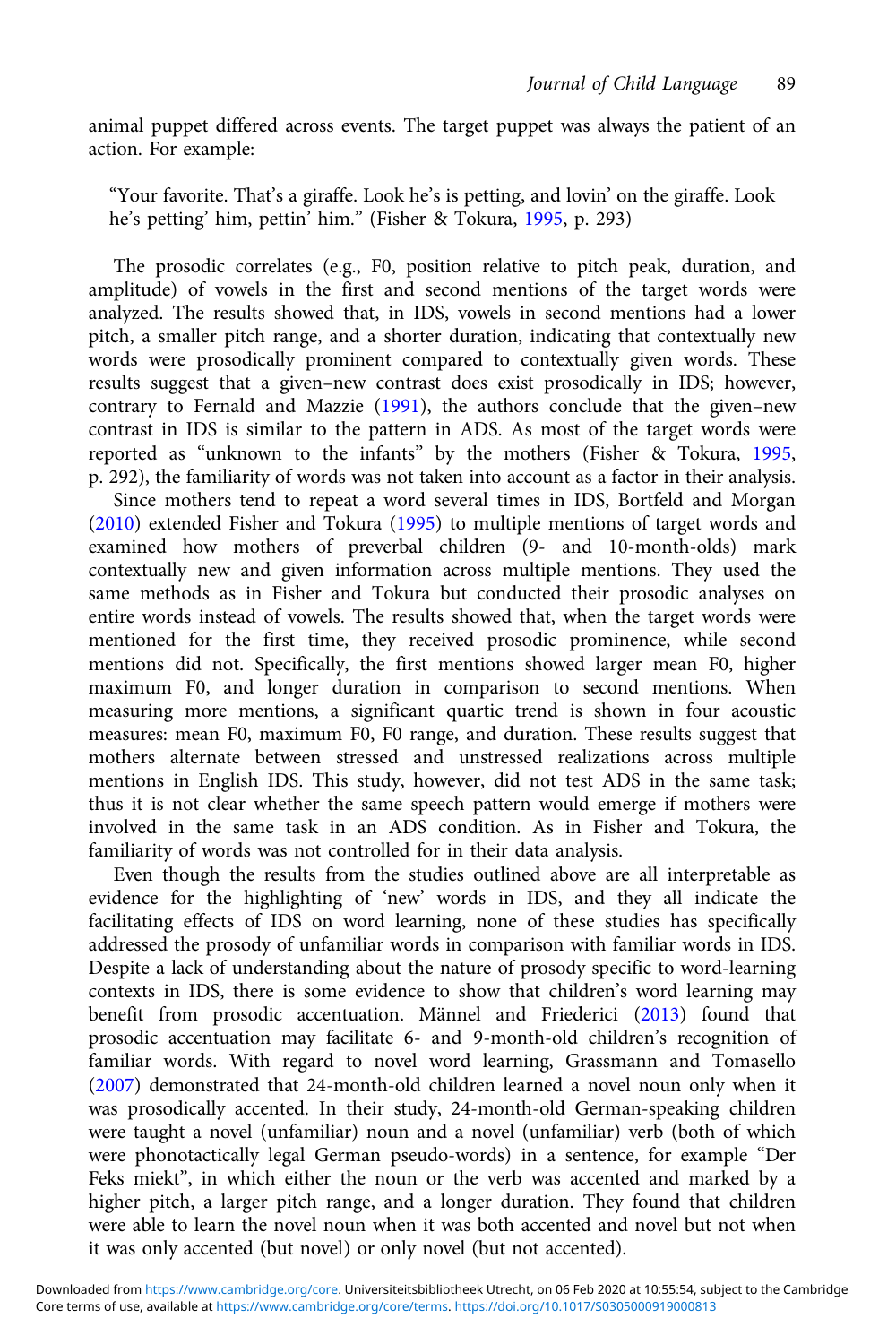To summarize, previous studies have only examined the prosodic marking of contextually new information. The familiarity of words to children has not been taken into account. Consequently, the prosody of IDS in word-learning contexts is not clear from these studies. The current study thus set out to investigate the prosody and specifically the pitch cues of IDS in word-learning contexts. If mothers specifically manipulate pitch in IDS in order to facilitate word learning, they would have an exaggerated pitch (i.e., higher pitch and larger pitch range) when they introduce unfamiliar words as compared to familiar words. Furthermore, it should be noted that previous studies on the prosodic marking of new information were all conducted on English-speaking dyads. It remains unknown whether these results can be generalized to other languages with different prosodic characteristics.

## Language-universal and language-specific pitch modifications in IDS

The exaggerated prosody of IDS is found in almost all languages and cultures, with only a few exceptions such as Quiché Mayan (Bernstein Ratner & Pye, [1984;](#page-24-0) Ingram, [1995\)](#page-25-0). IDS is thus often considered to exist universally across languages and cultures. In most studies on IDS, the speech samples from IDS conditions are natural mother–child interactions or semi-structured play sessions in laboratory settings, while the speech samples from ADS conditions are conversations or interviews with an experimenter. Eliciting speech in such a way ensures the naturalness of speech data, but the content and contexts of speech data in natural mother–child interactions differ to a large extent, making it difficult to directly compare the results between studies on different languages.

Also, cross-linguistic comparisons of IDS are scarce. The few existing cross-linguistic investigations have only examined its generally exaggerated prosody, showing that the differences among IDS in different languages are mainly related to the degree of prosodic exaggeration. For example, even though IDS prosody in all these languages is exaggerated compared to ADS in the same language, the difference in mean pitch between American English ADS and IDS is larger than in British English, French, Italian, German, or Japanese (Fernald et al., [1989](#page-25-0)). To our knowledge, Grieser and Kuhl [\(1988\)](#page-25-0) were the first to compare IDS in non-tonal languages (American English and German) and a tonal language (Mandarin Chinese). They found that Mandarin Chinese IDS, as in American English and German, exhibits a higher pitch and larger pitch range compared to Mandarin Chinese ADS. Later, Kitamura et al. ([2002](#page-25-0)) compared the pitch properties (mean pitch, pitch range, and utterance slope-F0) of spontaneous Australian English (a non-tonal language) and Thai (a tonal language) IDS in the first year of life. They found that both Australian English and Thai IDS were more exaggerated than ADS; however, Australian English IDS was generally more exaggerated with respect to pitch properties (mean pitch and pitch range) than Thai IDS. To summarize, cross-linguistic comparisons of IDS in different languages show a universal exaggeration of pitch-related properties compared to ADS, and language-specific aspects seem to be only with respect to the degree of prosodic exaggeration.

However, the prosodic differences between languages may affect IDS in a more complicated way. As mentioned above, previous studies on cross-linguistic comparisons are taken at the general prosodic level without taking a specific context into consideration. In word-learning contexts, different languages may employ different strategies to exaggerate general pitch properties and to highlight unfamiliar words while retaining contrastive pitch at the word level. Specifically, IDS in tonal languages and non-tonal languages may show differences in IDS pitch modifications.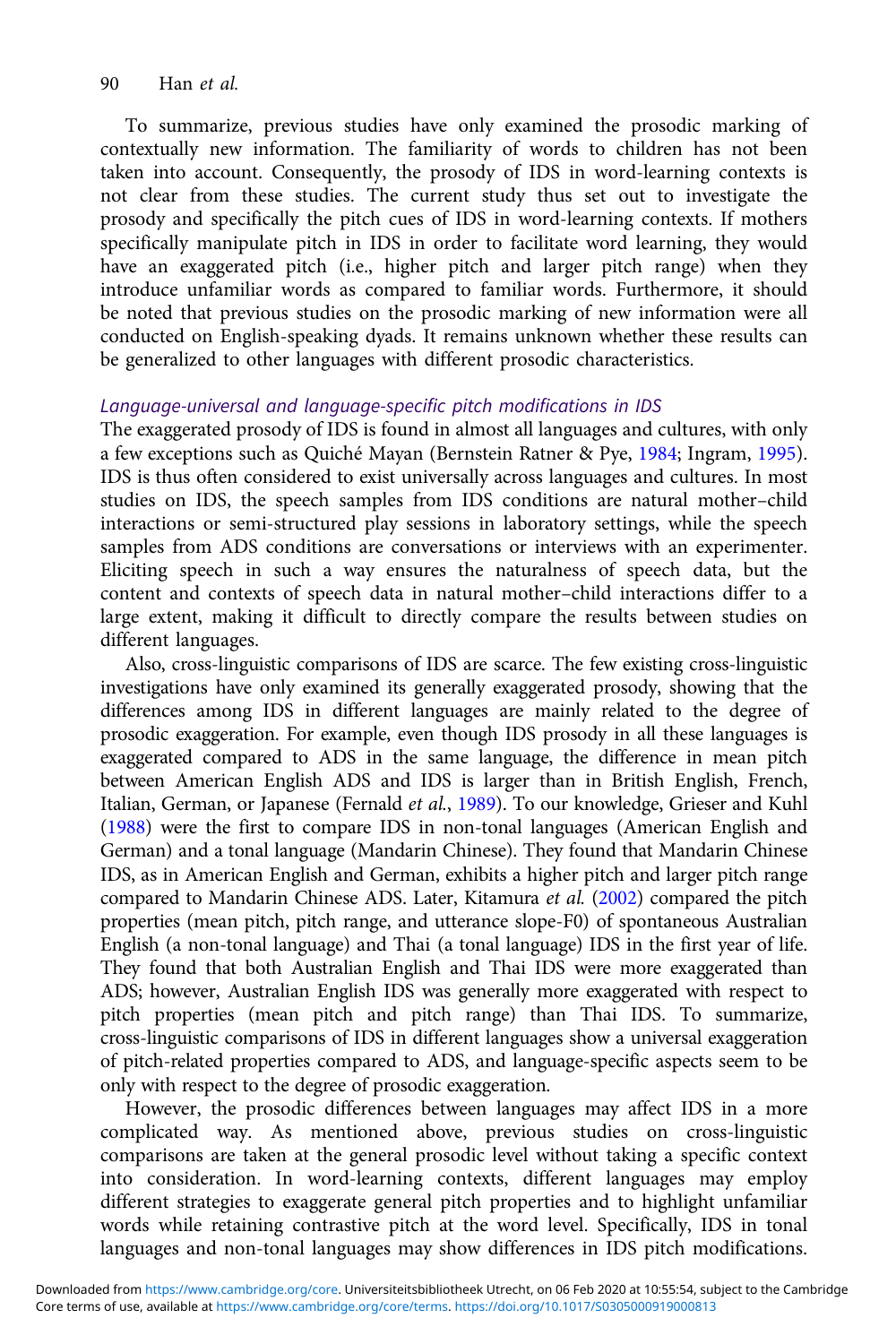In non-tonal languages (e.g., English and Dutch), pitch is mainly used for intonational purposes, whereas in tonal languages (e.g., Mandarin Chinese and Thai), pitch is used to distinguish lexical meanings in addition to conveying intonational information (Yip, [2002](#page-26-0)). Lexical pitch interacts with the generally exaggerated prosody, which may affect the word and sentence prosody in IDS. This interaction may further impact the pitch in word-learning contexts when unfamiliar words need to be highlighted with pitch on top of the general intonational modifications.

To consider the cross-linguistic differences and the effect of speech contexts on IDS prosody with respect to the different uses of pitch, we set up a word-learning context in which mothers introduced unfamiliar words and familiar words to their child, using similar speech elicitation methods in the two languages: Mandarin Chinese (a tonal language) and Dutch (a non-tonal language).

So far, only a few empirical studies have investigated Dutch and/or Mandarin Chinese IDS. These studies have focused on prosodic exaggeration and vowel hyperarticulation. At the intonational level, both Dutch and Mandarin Chinese IDS, as in many other languages, have a higher pitch and a larger pitch range compared to ADS when addressing preverbal children (Grieser & Kuhl, [1988](#page-25-0); Liu et al., [2009;](#page-25-0) Van de Weijer, [1999](#page-26-0)). Benders ([2013](#page-24-0)) investigated Dutch IDS addressed to 11- and 15-month-old children. The results showed that the median F0 was higher and F0 excursions were larger in IDS compared to ADS at both ages. Vowels in Mandarin Chinese IDS are hyperarticulated (Liu, Tsao, & Kuhl, [2009;](#page-25-0) Tang, Xu Rattanasone, Yuen, & Demuth, [2017](#page-26-0)), but vowels in Dutch IDS show hypoarticulation instead (Benders, [2013](#page-24-0)). In addition, lexical tones in Mandarin Chinese IDS are hyperarticulated (Han, de Jong, & Kager, [2018a](#page-25-0); Tang et al., [2017](#page-26-0)). Related to IDS in word-learning contexts, Johnson, Lahey, Ernestus, and Cutler ([2013](#page-25-0)) showed that, in a word-teaching task, caregivers produced adjectives less frequently compared to common nouns, proper nouns, or verbs. However, pitch properties were not included in their analyses. A recent study found that Dutch mothers slowed down their utterances when introducing unfamiliar words compared to utterances containing familiar words in IDS when addressing 18-month-old children (Han, de Jong, & Kager, [2018b](#page-25-0)). To summarize: importantly, none of these studies has addressed the pitch properties of IDS specific to word-learning contexts.

## Age effect

Another factor that affects prosodic modifications in IDS is a child's age. Many studies have investigated the age-related changes of IDS prosody in the first year of life. For example, Stern, Spieker, Barnett, and MacKain ([1983](#page-26-0)) found that the pitch properties in IDS were most exaggerated when children were about 4 months old. Kitamura et al. ([2002](#page-25-0)) investigated the age-related changes in pitch in IDS addressing Australian English learners in their first year of life. They found that the mean F0 increased at 6 months, decreased at 9 months, and increased again at 12 months. However, F0 range did not differ between ADS and IDS in any of the age groups under investigation. In a cross-linguistic comparison of IDS in Korean, Tagalog, and Sri Lankan Tamil, Narayan and McDermott [\(2016](#page-26-0)) found that there were no age-related changes from 4 to 16 months. For all the languages, and at all ages under investigation, IDS had a higher pitch and a larger pitch range than ADS. In a longitudinal study on Dutch IDS, Benders [\(2013\)](#page-24-0) found that pitch level and pitch excursions are more exaggerated to 15-month-old children than to 11-month-old children. A longitudinal study compared Taiwanese-Mandarin-speaking mothers' speech to preverbal children and to five-year-olds. The degree of pitch exaggeration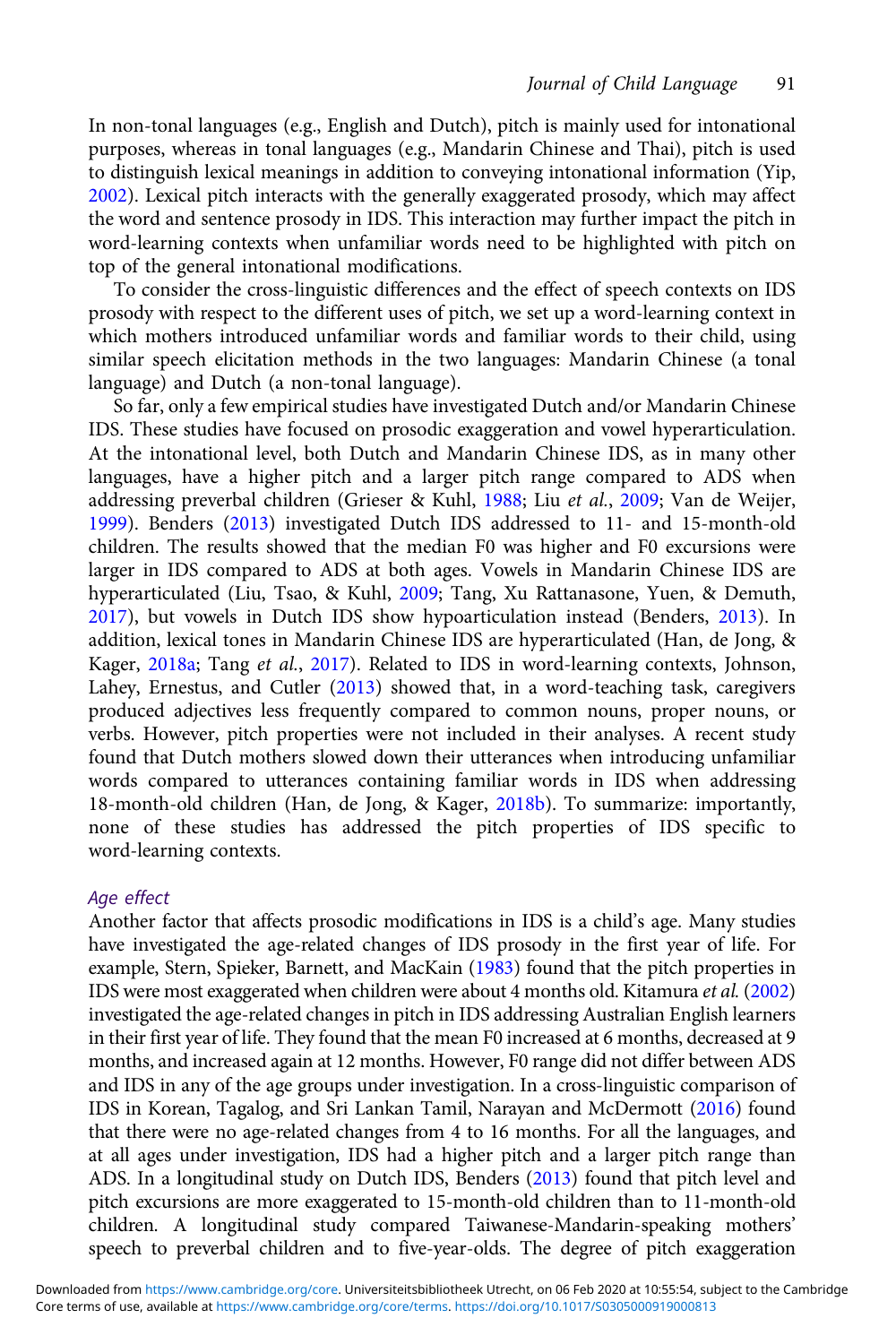(measured on vowels) was larger with preverbal children compared to with five-year-old children (Liu et al., [2009](#page-25-0)).

Most of these studies suggest that pitch-related properties of IDS tend to become less exaggerated as children grow older, though conflicting results exist. Also, most studies focused on the first year of life; thus less is known about how IDS changes beyond the first year. From about 16–18 months to 24 months, both children's receptive and expressive vocabularies start to increase rapidly. This period is known as the 'vocabulary spurt' period (Goldfield & Reznick, [1990](#page-25-0)). Also, during this same age period children's 'fast mapping' ability – the ability to map a novel label and a novel object based on minimal exposure – gradually improves. In particular, 18-month-old children do not reliably map a novel label to a novel object, but 24-month-old children can reliably associate a novel label to a novel object (Bion et al., [2013](#page-24-0)). The current study, therefore, specifically targeted this age-range and asked whether Mandarin Chinese and Dutch IDS change from 18 to 24 months.

# The current study

Taken together, most studies on IDS to date focus on its general prosody. In particular, no research has addressed whether mothers use pitch to highlight unfamiliar words compared to familiar words in IDS. Plus, there are relatively few cross-linguistic comparisons between IDS in languages with and without lexical tones, and age-related changes of IDS in the second year of life are less understood. Given the potential cross-linguistic differences and age-related changes in the use of pitch in IDS in word-learning contexts, the current study set out to investigate the following research questions: (1) Do mothers make distinctions between unfamiliar and familiar words with pitch in IDS compared to ADS? Specifically, do mothers use an exaggerated pitch (higher pitch and/or larger pitch range) when they introduce words that are unfamiliar to children compared to familiar words in IDS? Since exaggerated pitch attracts infants' attention (e.g., Fernald & Simon, [1984](#page-24-0); Masataka, [1992\)](#page-26-0) and children associate novel words with novel objects only when the novel word is marked by a higher pitch, larger pitch range, and longer duration (Grassmann & Tomasello, [2007\)](#page-25-0), we expect that mothers would have a comparatively higher mean pitch and/or a larger pitch range when they introduce unfamiliar words than for familiar words in IDS in order to facilitate word learning. (2) Do pitch properties of IDS and IDS specific to word-learning contexts change when mothers address children from 18 to 24 months? As the prosodic exaggeration usually decreases as children get older, we predict that the global IDS prosody addressing 18-month-old children is more exaggerated than IDS addressing 24-month-old children. Regarding the pitch properties of IDS specific to word-learning contexts, we have two predictions. First, they may become less exaggerated compared to ADS from 18 to 24 months of age, consistent with global pitch modifications. Alternatively, they may remain the same between 18 and 24 months while the global pitch properties become less exaggerated. (3) How do Dutch and Mandarin Chinese IDS show different patterns in their use of pitch cues in word-learning contexts? To answer this research question, we will compare the pitch properties of IDS specific to word-learning contexts in Dutch and Mandarin Chinese.

To address the three research questions, we conducted two experiments using similar materials and procedures in both Experiment 1 (Mandarin Chinese) and Experiment 2 (Dutch). This study is part of a larger study on cross-linguistic comparisons of IDS prosody specific to word-learning contexts (see also Han et al., [2018b\)](#page-25-0). We adopted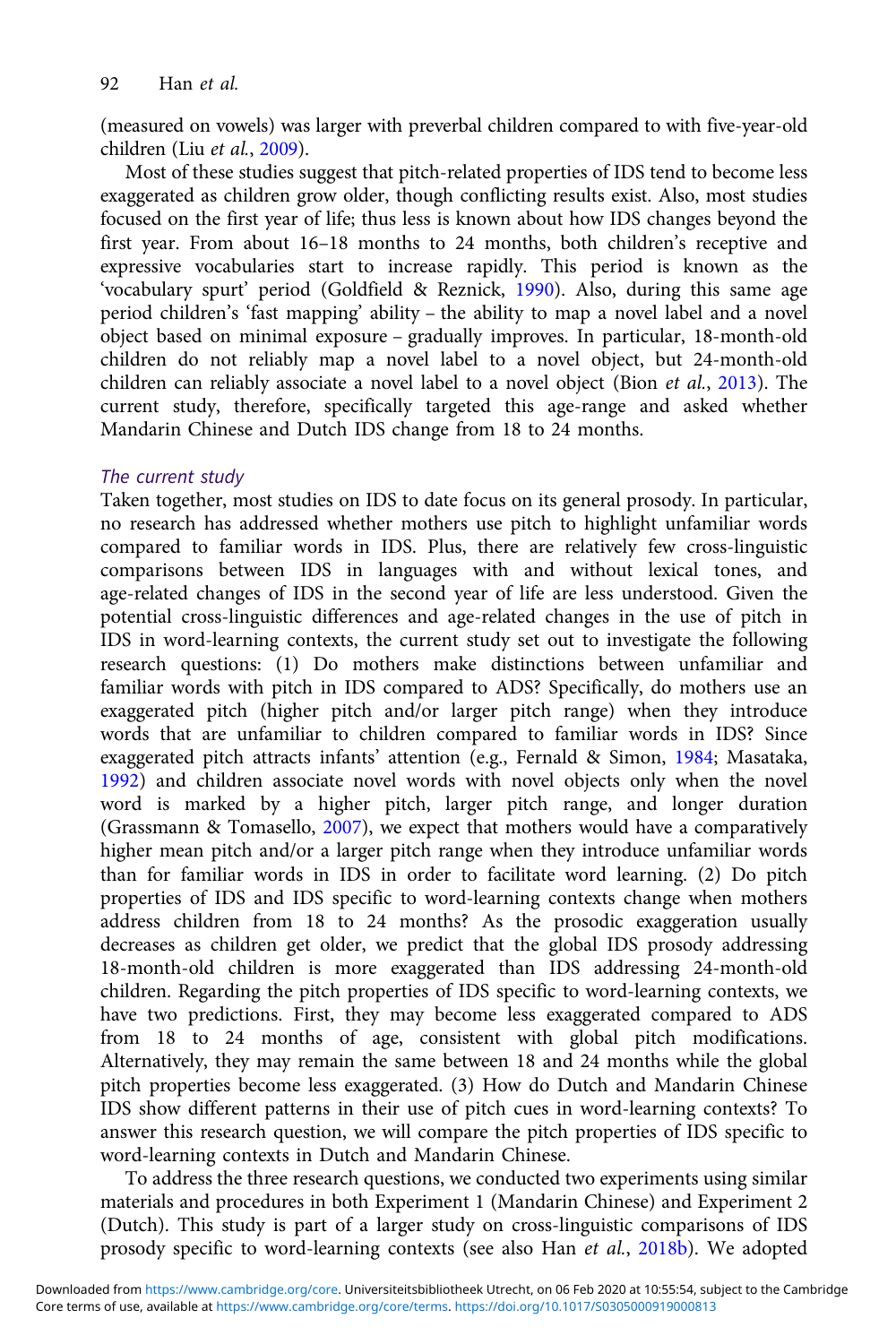a cross-sectional design in the Mandarin Chinese experiment and used a longitudinal design in the Dutch experiment.<sup>1</sup> In both experiments, we used a semi-spontaneous story-book telling task to elicit both ADS and IDS. The book contains words both familiar and unfamiliar to children. We measured pitch (mean F0 and F0 range) at word and utterance level in the speech data.

## Experiment 1: Mandarin Chinese

#### Method

#### **Participants**

Twenty-one Mandarin-Chinese-speaking mothers of 18-month-old children (mean age = 18;15 [months;days], age range = 17;21-18;27; girls  $N = 9$ ; mean age of mothers = 30 years, age range = 25–39 years) and nineteen mothers of 24-month-old children (mean age = 24;13, age range = 23;27-24;30; girls  $N = 10$ ; mean age of mothers = 31 years, age range = 32–36 years) participated in the study. All mothers had higher education (undergraduate degree and above). The Mandarin Chinese dyads were recruited from kindergartens in Yichang, China. All the participant mothers spoke Mandarin Chinese (the official language in China) proficiently.<sup>2</sup> All children were typically developing.

#### **Materials**

A picture-book was designed to elicit a set of seven target words, with five unfamiliar words and two familiar words ([Table 1](#page-9-0)). For each page, one target word was shown on the left side, and an illustration including a depiction of the target word was shown on the right side. Aside from the target words, no other script was provided. An additional six pages of pictures were used as fillers throughout the book to make the story coherent. The target words were all disyllabic nouns. As we wanted to use similar materials for both the Mandarin Chinese and Dutch experiments, we selected familiar words that were listed in both the Mandarin Chinese (M-CDI; Tardif, Fletcher, Liang, & Kaciroti, [2009\)](#page-26-0) version and the Dutch version (N-CDI; Zink & Lejaegere, [2002\)](#page-26-0) of MacArthur-Bates Communicative Development Inventories (CDI; Fenson, Marchman, Thal, Dale, & Reznick, [2007](#page-24-0)). In contrast, the unfamiliar words were not listed in either M-CDI or N-CDI. Also, the familiar words were more frequent than the unfamiliar words in each language.<sup>3</sup> Selecting target words in such

<sup>&</sup>lt;sup>1</sup>The difference in design was mainly due to the practical situation in which we recruited our participants in China. The participants were mostly recruited from early education programs in kindergartens where they did not enroll for longer than a semester (6 months).

All the participant mothers spoke Mandarin Chinese and a dialect (Southwest Mandarin). The participant children heard this dialect in their language community, but were exposed to Mandarin Chinese at home, at kindergarten, and in the national media. This type of bilingual language background is common for most people in China (Li & Lee, [2006](#page-25-0)). We set these criteria when recruiting participants: (1) the mothers should speak Mandarin Chinese with good proficiency (with minimal accent); (2) the mothers should mostly speak Mandarin Chinese to their children at home; and (3) the children should be learning Mandarin Chinese as one of their first languages. <sup>3</sup>

 ${}^{3}$ The ranking (lower rank indicating a higher frequency) of Mandarin Chinese word frequency based on Cai and Brysbaert ([2010](#page-24-0)) is: yé ye 'grandpa' (1662), píng guo 'apple' (2939), mí lù 'moose' (17914), hé lí 'beaver' (55578), hé tao 'walnut' (12883), chéng bǎo 'castle' (3149), and nán guā 'pumpkin' (5744). The ranking of Dutch word frequency according to Keuleers, Brysbaert, and New ([2010\)](#page-25-0) is: opa 'grandpa' (1211), appel 'apple' (4666), eland 'moose' (12385), bever 'beaver' (11515), walnoot 'walnut' (28953), kasteel 'castle' (2185), pompoen 'pumpkin' (12830), bamboe 'bamboo' (30072), wezel 'weasel' (14576),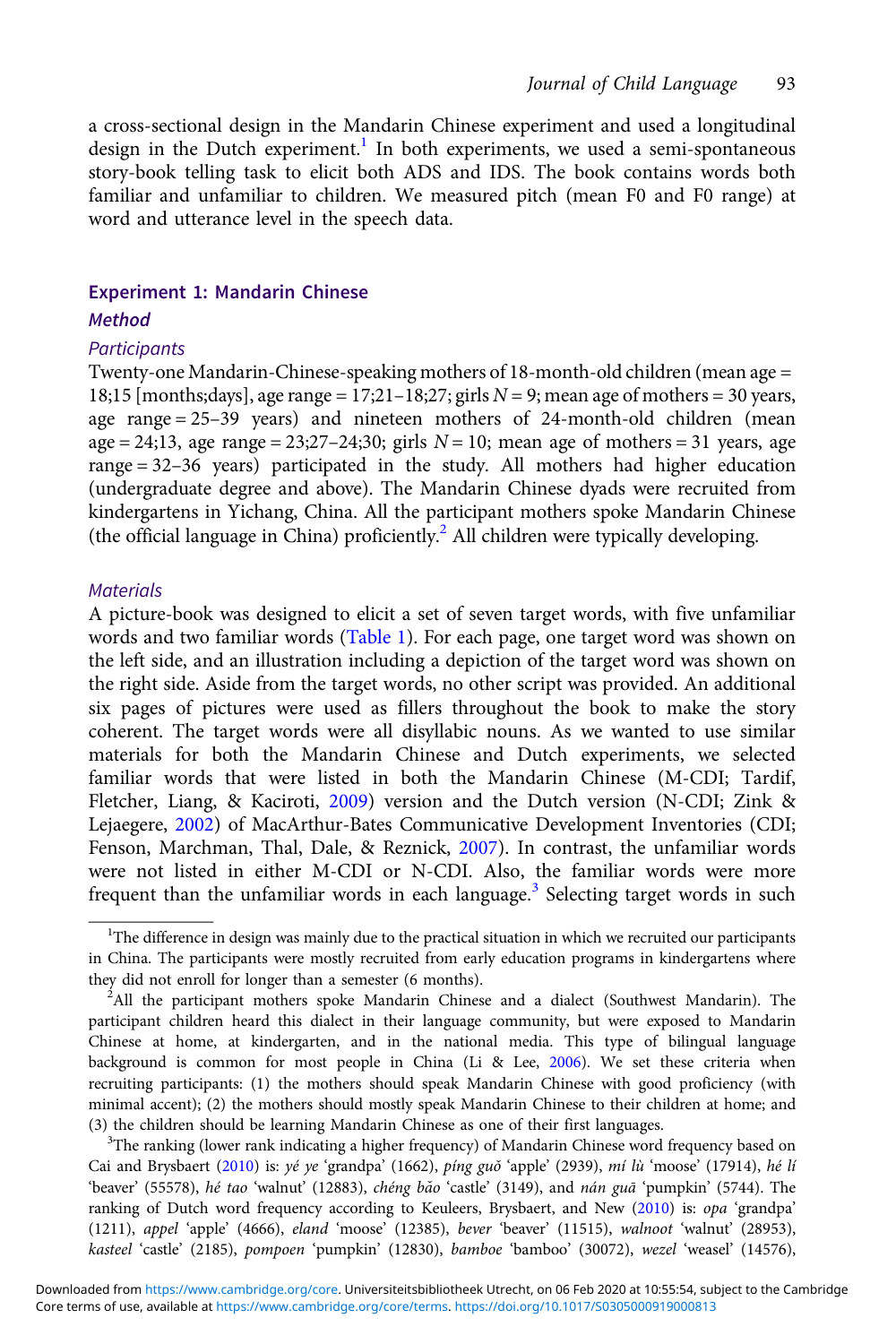| Default<br>familiarity | Dutch<br>18 months | Chinese 18<br>and 24 months<br>(Pinyin) | English<br>translation | Dutch<br>24 months | English<br>translation |
|------------------------|--------------------|-----------------------------------------|------------------------|--------------------|------------------------|
| Familiar               | opa                | yé ye                                   | 'grandpa'              | opa                | 'grandpa'              |
| Familiar               | appel              | píng guǒ                                | 'apple'                | appel              | 'apple'                |
| Unfamiliar             | eland              | mí lù                                   | 'moose'                | emoe               | 'emu'                  |
| Unfamiliar             | bever              | hé lí                                   | 'beaver'               | wezel              | 'weasel'               |
| Unfamiliar             | walnoot            | hé tao                                  | 'walnut'               | bamboe             | 'bamboo'               |
| Unfamiliar             | kasteel            | chéng bảo                               | 'castle'               | kapel              | 'chapel'               |
| Unfamiliar             | pompoen            | nán guā                                 | 'pumpkin'              | jasmijn            | 'jasmine'              |

<span id="page-9-0"></span>

a way was to ensure that the default familiarity of the words applied to most of the participants. However, due to individual differences in vocabulary knowledge, the actual familiarity of the target words might vary among children. Thus, after reading the picture-book in both ADS and IDS conditions, mothers filled out a word checklist to determine whether their child had already understood the target words before the experiment. This information was coded as Familiarity (Familiar/ Unfamiliar) and used in data analyses.

## Procedure

All participants were tested in a quiet room. Before the experiment, mothers were given a few minutes to familiarize themselves with the book. Each experiment consisted of two conditions: an IDS condition and an ADS condition. In the IDS condition, the child sat on his or her mother's lap, and the mother was instructed to tell the story to her child the way she usually would at home. The mothers were specifically told that they could use any sentences; the only requirement was to include the words given on each page. In the ADS condition, the mothers were instructed to tell the story to the experimenter (female, a native speaker of Mandarin Chinese), and to take into account the fact that she was a college student. The order of the two conditions was counterbalanced across participants. A ZOOM H1 recorder (with 16-bit resolution and a sampling rate of 44.1 kHz) was used to make audio-recordings. Each experimental session took about 15–20 minutes. All participants received a book as a gift after the experiment.

## Experiment 2: Dutch

## Method

## **Participants**

Thirty Dutch-speaking mother–child dyads participated when children were 18 months old (mean age of children = 18;14, age range = 18;00–18;29; girls  $N = 17$ ; mean age of mothers  $= 35$  years, age range  $= 29-44$  years). The same participants visited the lab

emoe 'emu' (76161), kapel 'chapel' (8604), and jasmijn 'jasmine' (26190). Note that word frequency is only provided to show that unfamiliar words usually have a lower word frequency. Ranking is not comparable between languages. We used the mothers' reports as an indication for Familiarity in analyses.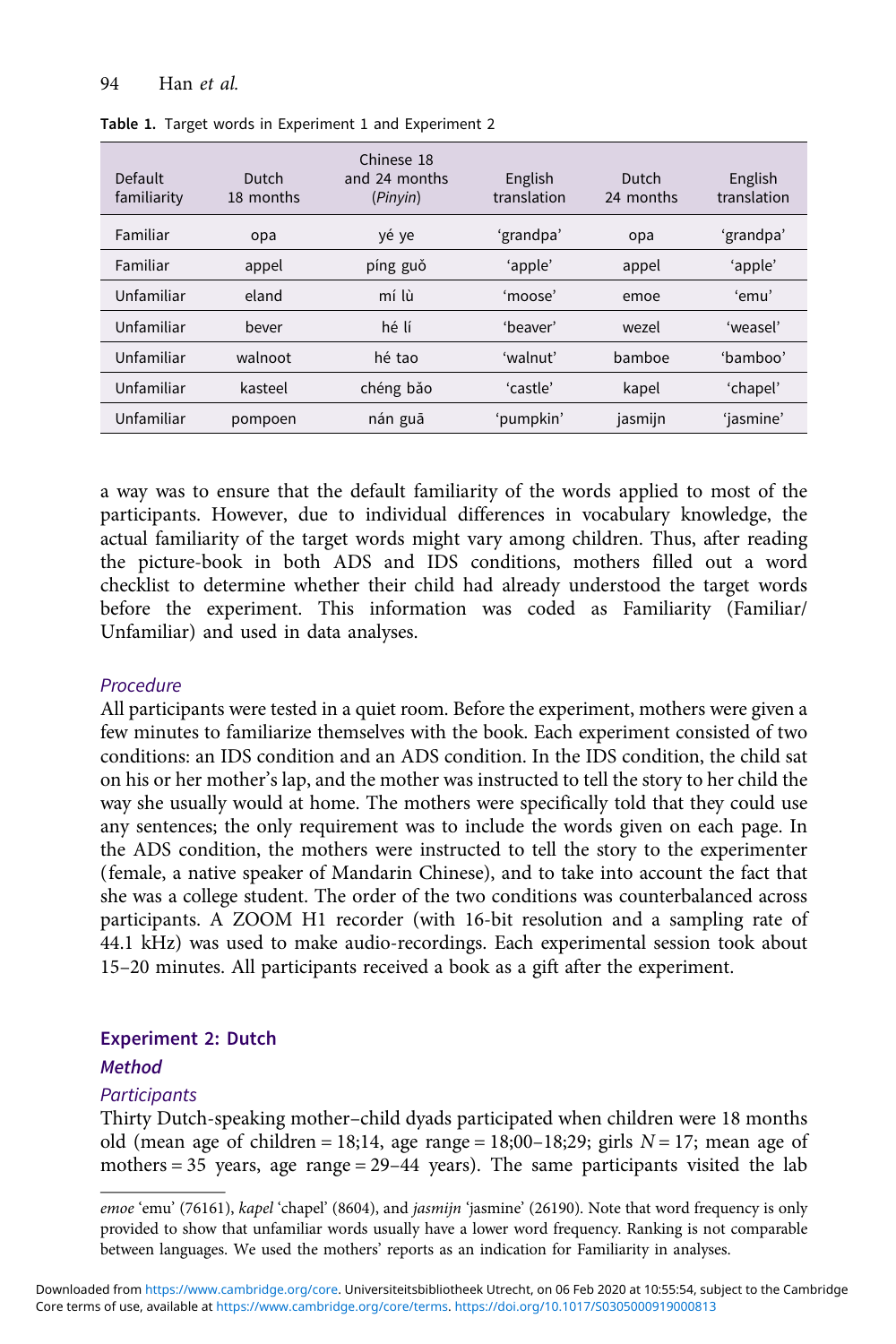again when the children were 24 months old (mean age of children  $= 24;18$ , age range  $=$ 24;00–26;30). The Dutch mother–child dyads were recruited from the Utrecht Baby Lab database and were all Dutch native speakers living in the Utrecht area in the Netherlands. As in the Experiment 1, all mothers had higher education (HBO (hogescholen 'universities of applied sciences') or WO (universiteiten 'research universities') and above) and all children were typically developing.

## **Materials**

For the Dutch 18-month-old and 24-month-old children, two picture-books were designed to elicit two sets of seven target words, with five unfamiliar words and two familiar words in each set ([Table 1](#page-9-0)). The book and the target words for Dutch 18-month-old children was the same with the Mandarin Chinese version. To ensure that children had not learned the words at 24 months, the five unfamiliar words in the 24-month-old version were replaced with new unfamiliar words, while keeping the book structure similar for both age groups.

## Procedure

All participants were tested in a quiet room in the Utrecht Baby Lab. Each mother–child dyad came to the lab twice, once when the child was 18 months and once when the child was 24 months. The procedure was similar to Experiment 1; however, the experimenter was a native Dutch speaker (female).

#### Data analysis

A trained Mandarin Chinese native speaker (the author) and a Dutch native speaker annotated and extracted the target words and target utterances (utterances containing the target words) from the recordings using Praat (Boersma & Weenink, [2017](#page-24-0)). An utterance boundary was defined in accordance with Martin, Igarashi, Jincho, and Mazuka ([2016,](#page-26-0) p. 54) as "any pause longer than 200ms which is preceded by an intonational phrase boundary (pauses not accompanied by an IP boundary were considered utterance internal)". We followed Bortfeld and Morgan ([2010\)](#page-24-0) and extracted a minimum F0, maximum F0, and mean F0 (in Hz) of the target words. We also extracted these values from the utterances containing target words (i.e., target utterances). The F0 range was calculated as Maximum F0 – Minimum F0. Following Kitamura et al. [\(2002\)](#page-25-0), the F0 range was transformed to Semitones (st) using the formula: Semitones =  $12$ <sup>\*</sup>log<sub>2</sub>(maximum F0/minimum F0). The values were extracted automatically using a Praat script and checked manually for doubling and halving errors.

In total, 1375 Chinese utterances and 1434 Dutch utterances were elicited, among which were 857 familiar utterances in Chinese (ADS: 335) and 541 familiar utterances in Dutch (ADS:  $226$ ).<sup>4</sup>

To examine whether mothers heightened pitch and/or enlarged pitch range specifically for unfamiliar words in IDS, we used linear mixed-effects models for all analyses. In the models, we included fixed factors of Age (18 months/24 months), Condition (ADS/IDS), and Familiarity (Familiar/Unfamiliar) with Participant as a random factor. The analyses were performed for each language on both word and

<sup>4</sup> 13% of the reported familiarity of items diverged from the default familiarity for Dutch and 42% of the reported familiarity of items diverged from the default familiarity for Mandarin Chinese.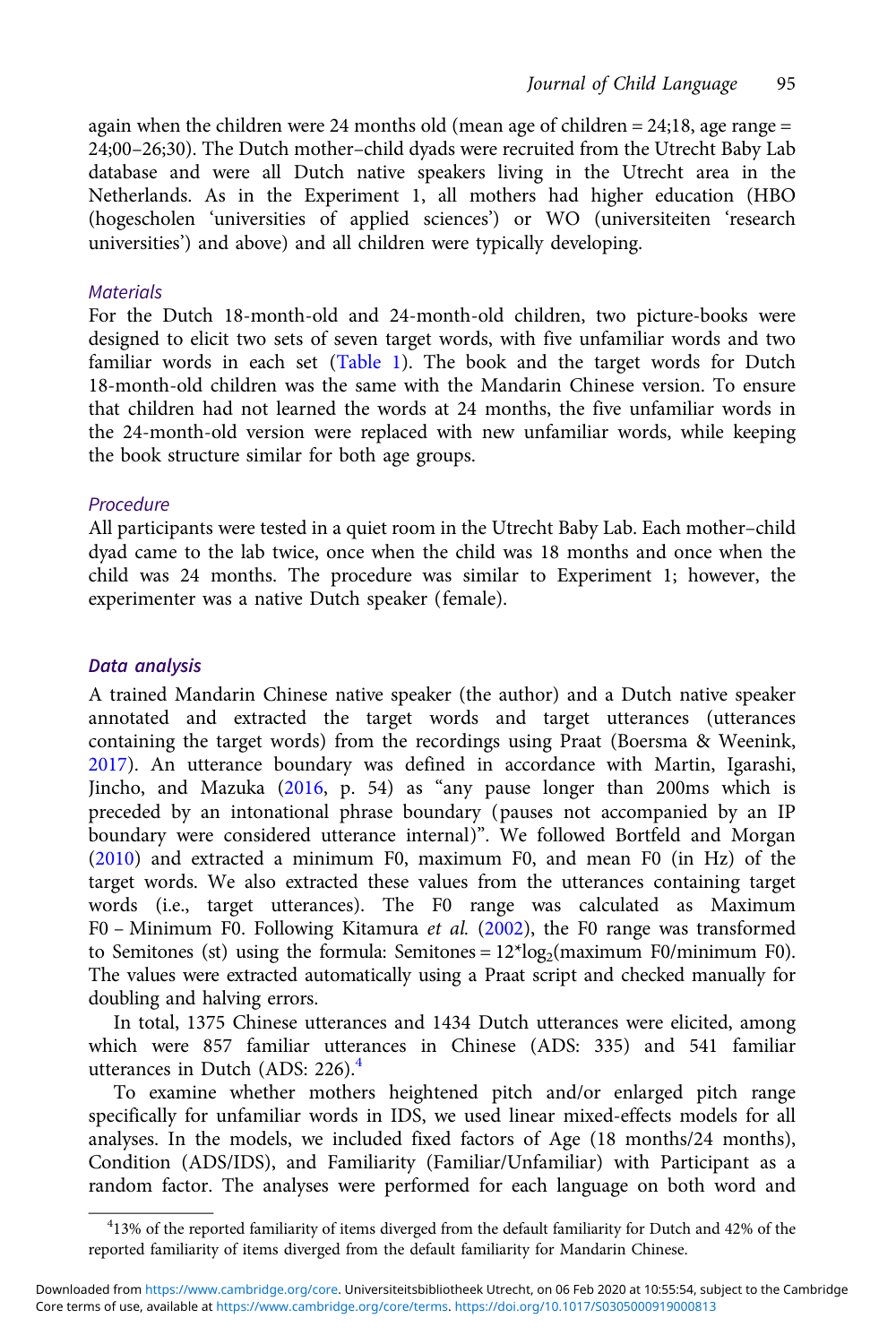utterance levels. For Mandarin Chinese, due to the cross-sectional design, we included Condition and Familiarity but not Age as random slopes. For Dutch (longitudinal design), we allowed for random slopes for Age, Condition, and Familiarity (Barr, Levy, Scheepers, & Tily, [2013\)](#page-24-0). The dependent variables were word mean F0 (Hz), word F0 range (Semitone (st)), utterance mean F0 (Hz), and utterance F0 range (Semitone (st)). We used the lme4 package (Bates, Mächler, Bolker, & Walker, [2015\)](#page-24-0) in the R environment (R Core Team, [2018](#page-26-0)). For each dependent variable, we took the backward elimination approach, starting with a model that included all fixed effects plus the random factor, and all interactions between them (the most complex model)<sup>5</sup> (Bates, Kliegl, Vasishth, & Baayen, [2015](#page-24-0)). Then, we used the 'step' function in the lmerTest package (Kuznetsova, Brockhoff, & Christensen, [2017](#page-25-0)) to reduce the models by eliminating non-significant fixed and random factors or interactions using the default selection criteria as set by the 'step' function. When the models with multiple random effects failed to converge, we excluded Age from the random slopes. The means and standard deviations of each dependent variable are presented in [Table 2.](#page-12-0)

## Results

## Experiment 1: Mandarin Chinese

We checked whether there was an effect of testing order (ADS-IDS/IDS-ADS) for each dependent measure and no significant differences were found between the two testing orders for any of the dependent measures. Regarding the research questions, we first examined whether unfamiliar words specifically had a higher mean F0 and a larger F0 range than familiar words in IDS as compared to ADS. [Figure 1](#page-13-0) and [Figure 2](#page-13-0) show the box-plots of mean F0 and F0 range at word and utterance level for Mandarin Chinese.

The results showed that there was a main effect of Condition (ADS/IDS) and a main effect of Familiarity (Familiar/Unfamiliar) on word mean F0 ([Table 3a](#page-14-0)), but there was no significant interaction between Condition and Familiarity. These results suggest that the target words have a higher mean F0 in IDS than in ADS regardless of Familiarity, and that the unfamiliar words have a higher mean F0 compared to familiar words regardless of Condition.

As for the dependent variable word F0 range, there was a significant three-way interaction of Condition, Age, and Familiarity in the final model ( $\beta$  = 2.908, SE = 1.188,  $t = 2.447$ ,  $p = .015$ ). Thus, we split the data by Age (18 months/24 months). The results for 18 months ([Table 3b\)](#page-14-0) showed that there was a significant main effect of Condition ( $p = .008$ ), but neither Familiarity nor the interaction between Condition and Familiarity was in the final model, suggesting that mothers expand pitch range for both familiar and unfamiliar words in IDS when children were 18 months. As for the 24-month-old group [\(Table 3c\)](#page-14-0), there was a significant interaction of Condition and Familiarity ( $p = .017$ ), but there were no significant effects of either Condition or Familiarity, indicating that Mandarin Chinese mothers specifically expand word F0 range for unfamiliar words in IDS when addressing 24-month-old children.

Results at the utterance level showed a significant interaction of Age and Condition on utterance mean F0 ( $β = -18.766$ ,  $SE = 7.862$ ,  $t = -2.387$ ,  $p = .022$ ) and utterance F0

<sup>5</sup> An example of the R codes is: lmer(meanF0 ∼ Age \* Condition \* Familiarity + (1 + Age + Condition + Familiarity | Participant))

Core terms of use, available at [https://www.cambridge.org/core/terms.](https://www.cambridge.org/core/terms) <https://doi.org/10.1017/S0305000919000813> Downloaded from [https://www.cambridge.org/core.](https://www.cambridge.org/core) Universiteitsbibliotheek Utrecht, on 06 Feb 2020 at 10:55:54, subject to the Cambridge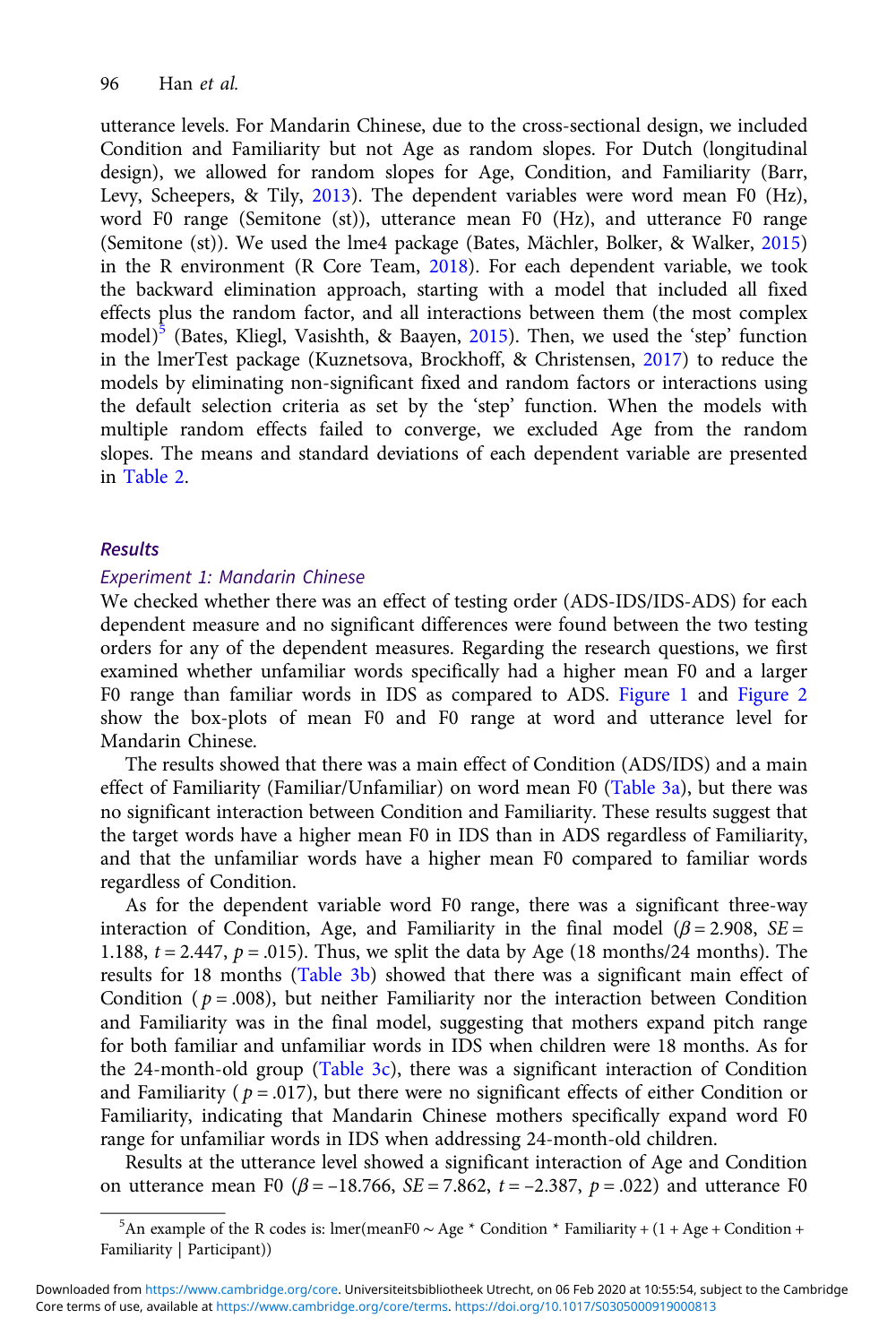| Language                   | Familiarity | condition  | Word<br>mean F0 | Word<br>F0 range | Utterance mean F0 | Utterance<br>F0 range |
|----------------------------|-------------|------------|-----------------|------------------|-------------------|-----------------------|
| Mandarin Chinese 18 months | Familiar    | <b>ADS</b> | 230.54 (51.78)  | 8.29(4.62)       | 238.07 (39.10)    | 13.17 (5.04)          |
|                            |             | <b>IDS</b> | 249.61 (55.92)  | 9.45(5.82)       | 256.46 (45.82)    | 13.94 (5.52)          |
|                            | Unfamiliar  | <b>ADS</b> | 238.98 (47.48)  | 9.14(5.05)       | 236.42 (40.31)    | 13.23 (5.27)          |
|                            |             | <b>IDS</b> | 272.91 (53.99)  | 10.00(5.53)      | 270.18 (48.57)    | 13.73 (5.81)          |
| Mandarin Chinese 24 months | Familiar    | <b>ADS</b> | 237.32 (49.97)  | 9.62(5.60)       | 247.20 (43.39)    | 14.87 (5.53)          |
|                            |             | <b>IDS</b> | 247.60 (55.63)  | 8.14(5.03)       | 256.14 (51.88)    | 13.10 (5.85)          |
|                            | Unfamiliar  | <b>ADS</b> | 245.75 (53.52)  | 8.62(4.89)       | 254.16 (50.51)    | 13.56 (5.64)          |
|                            |             | <b>IDS</b> | 252.15 (60.23)  | 9.54(5.62)       | 256.83 (47.72)    | 13.67 (6.08)          |
| Dutch 18 months            | Familiar    | <b>ADS</b> | 250.49 (66.51)  | 9.03(6.56)       | 226.65 (36.33)    | 16.13 (5.36)          |
|                            |             | <b>IDS</b> | 271.38 (88.19)  | 9.29(5.45)       | 273.70 (62.15)    | 15.38 (5.75)          |
|                            | Unfamiliar  | <b>ADS</b> | 242.08 (69.11)  | 9.25(5.88)       | 229.45 (42.87)    | 15.03 (5.74)          |
|                            |             | <b>IDS</b> | 257.14 (69.62)  | 9.92(5.87)       | 255.49 (58.65)    | 15.40 (6.38)          |
| Dutch 24 months            | Familiar    | <b>ADS</b> | 224.86 (62.48)  | 8.45(5.33)       | 225.95 (47.78)    | 15.29(5.15)           |
|                            |             | <b>IDS</b> | 269.61 (83.22)  | 9.33(5.77)       | 259.69 (60.61)    | 15.61 (5.62)          |
|                            | Unfamiliar  | <b>ADS</b> | 219.56 (50.44)  | 7.65(5.02)       | 224.36 (39.96)    | 14.44 (5.24)          |
|                            |             | <b>IDS</b> | 244.94 (55.52)  | 9.72(5.77)       | 240.25 (44.39)    | 14.20 (6.04)          |

<span id="page-12-0"></span>Table 2. Mean word and utterance mean F0 (Hz) and F0 range (st) in Mandarin Chinese and Dutch (standard deviations in parentheses)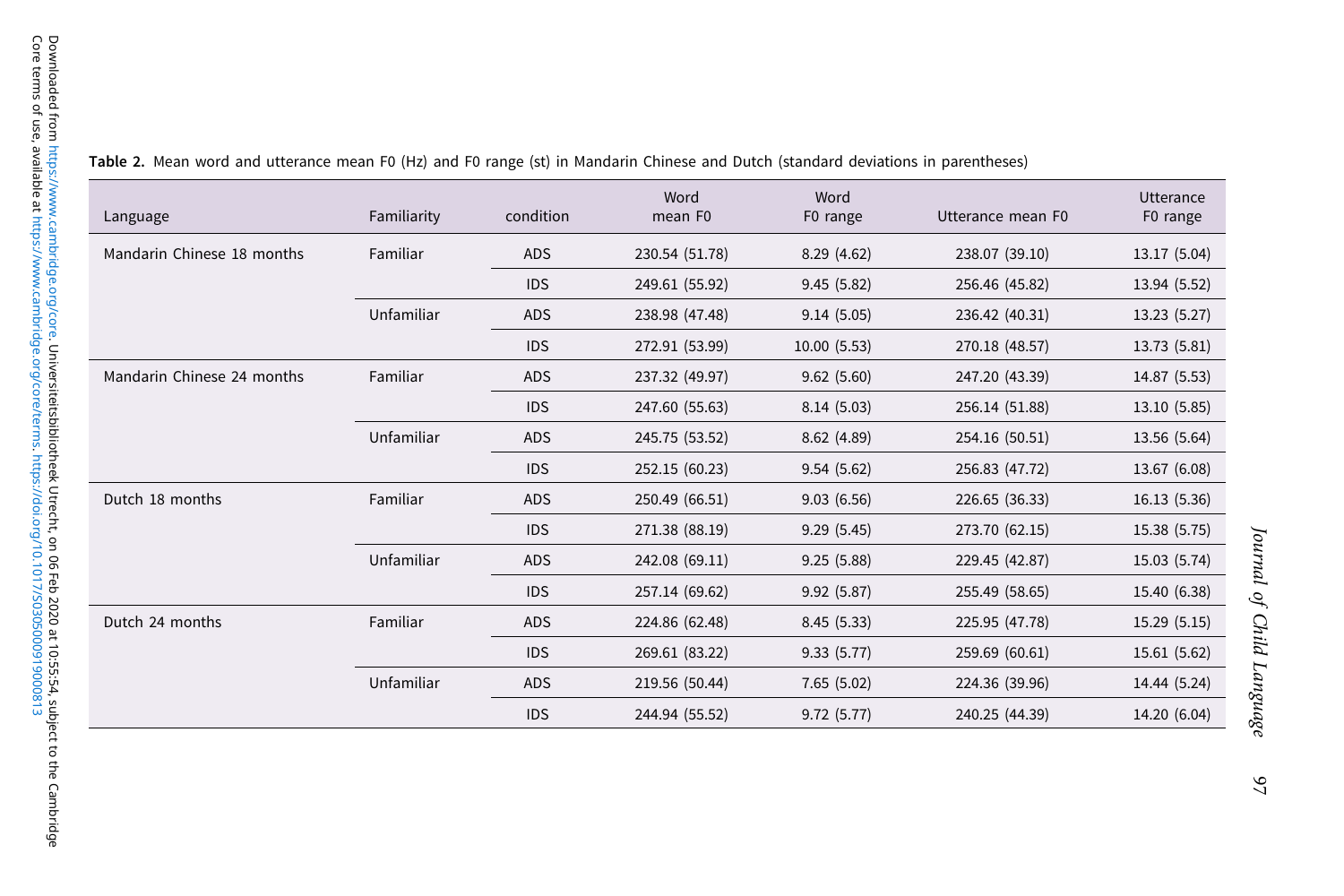<span id="page-13-0"></span>

Figure 1. Box-plots of word mean F0 (left panel) and word F0 range (right panel) for ADS and IDS in Mandarin Chinese.



Figure 2. Box-plots of utterance mean F0 (left panel) and utterance F0 range (right panel) for ADS and IDS in Mandarin Chinese.

range (β = -1.641, SE = 0.605, t = -2.712, p = .007). Thus, we split data by Age for each measurement.

For utterance mean F0 at 18 months [\(Table 4a\)](#page-15-0), the results showed that there was a significant effect of Condition and a significant interaction of Condition and Familiarity  $(\beta = 15.670, SE = 6.312, t = 2.482, p = .013)$ . These results suggest that utterances in IDS had a higher mean F0 compared to ADS, and that this difference was even more pronounced for utterances containing unfamiliar words. The results for 24-month-old children showed that utterance mean F0 did not differ significantly between ADS and IDS, as Condition was not in the final model [\(Table 4b](#page-15-0)).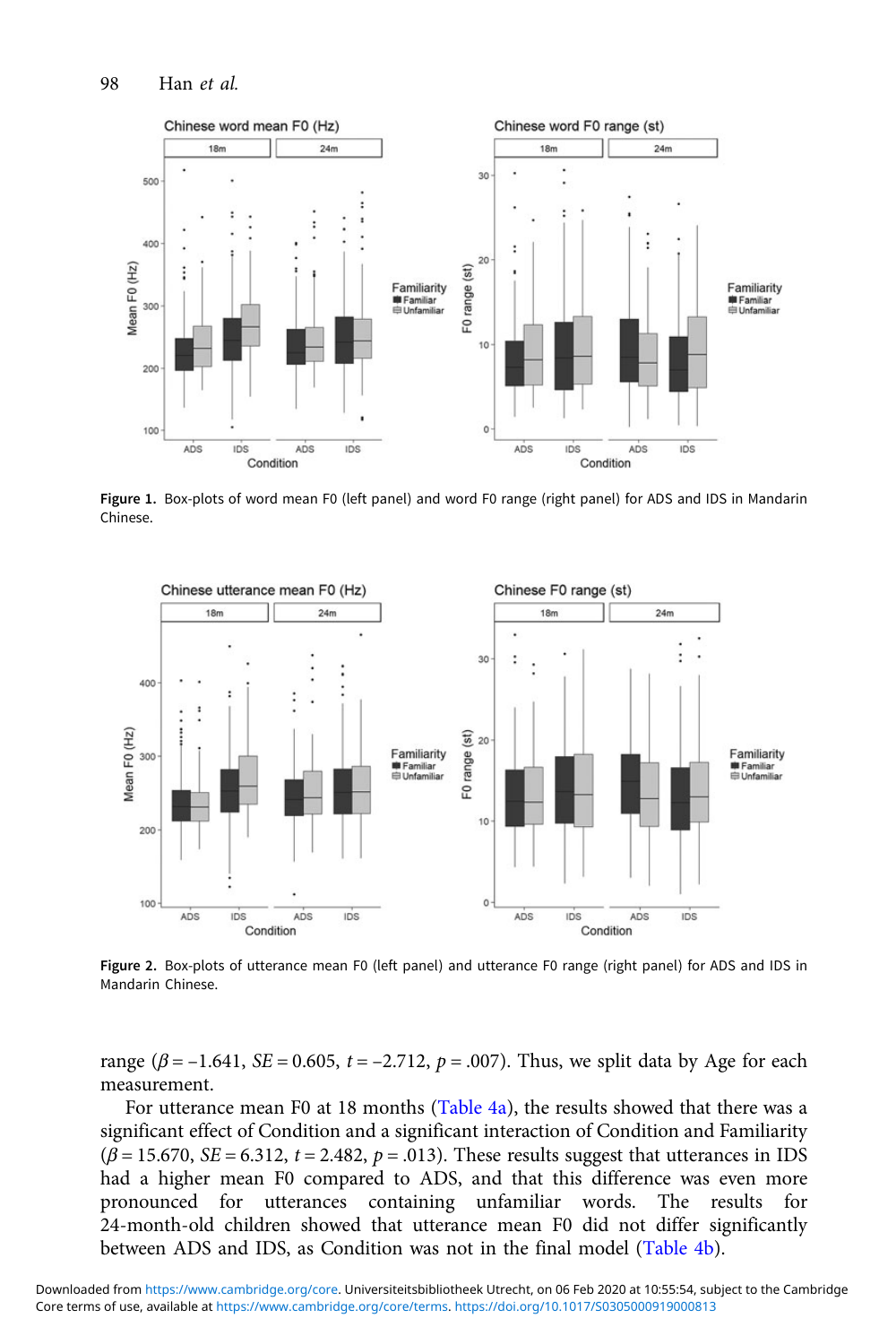<span id="page-14-0"></span>

| 3a. Final model for Mandarin Chinese target word mean F0 (Hz)                            |                       |                      |          |                |
|------------------------------------------------------------------------------------------|-----------------------|----------------------|----------|----------------|
|                                                                                          | Estimate              | <b>SE</b>            | t-value  | $\overline{p}$ |
| Parameters                                                                               |                       | <b>Fixed factors</b> |          |                |
| (Intercept)                                                                              | 228.874               | 5.351                | 42.773   | $18001***$     |
| Condition (IDS)                                                                          | 18.235                | 4.751                | 3.838    | $< 0.01$ ***   |
| Familiarity (Unfamiliar)                                                                 | 13.197                | 2.902                | 4.548    | $15001***$     |
|                                                                                          | <b>Random factors</b> |                      |          |                |
|                                                                                          | Variance              | SD                   |          |                |
| Participant(Intercept)                                                                   | 913.2                 | 30.22                |          |                |
| Condition (IDS)                                                                          | 604.5                 | 24.59                |          |                |
| Residual                                                                                 | 2181.0                | 46.70                |          |                |
| 3b. Final model for Mandarin Chinese target word F0 range (st) for 18-month-old children |                       |                      |          |                |
| <b>Parameters</b>                                                                        | Estimate              | <b>SE</b>            | t-value  | p              |
|                                                                                          |                       | <b>Fixed factors</b> |          |                |
| (Intercept)                                                                              | 8.588                 | 0.437                | 19.657   | $15001***$     |
| Condition (IDS)                                                                          | 1.100                 | 0.412                | 2.673    | $.008***$      |
|                                                                                          | <b>Random factors</b> |                      |          |                |
|                                                                                          | Variance              | <b>SD</b>            |          |                |
| Participant (Intercept)                                                                  | 1.845                 | 1.358                |          |                |
| Residual                                                                                 | 27.281                | 5.223                |          |                |
| 3c. Final model for Mandarin Chinese target word F0 range (st) for 24-month-old children |                       |                      |          |                |
| <b>Parameters</b>                                                                        | Estimate              | <b>SE</b>            | t-value  | р              |
|                                                                                          |                       | <b>Fixed factors</b> |          |                |
| (Intercept)                                                                              | 9.181                 | 0.669                | 13.724   | $< 0.01***$    |
| Condition (IDS)                                                                          | $-1.019$              | 0.714                | $-1.427$ | .162           |
| Familiarity (Unfamiliar)                                                                 | $-0.831$              | 0.609                | $-1.364$ | .173           |
| Condition (IDS): Familiarity<br>(Unfamiliar)                                             | 1.936                 | 0.810                | 2.389    | $.017*$        |
|                                                                                          | <b>Random factors</b> |                      |          |                |
|                                                                                          | Variance              | SD                   |          |                |
| Participant(Intercept)                                                                   | 5.252                 | 2.292                |          |                |
| Condition (IDS)                                                                          | 4.156                 | 2.039                |          |                |
| Residual                                                                                 | 23.983                | 4.897                |          |                |

Notes. Intercept in Table 3a represents ADS and Familiar; intercept in Table 3b represents ADS; intercept in Table 3c represents ADS and Familiar;  $\tau p < .05$ ;  $\tau \tau p < .01$ ;  $\tau \tau p < .001$ .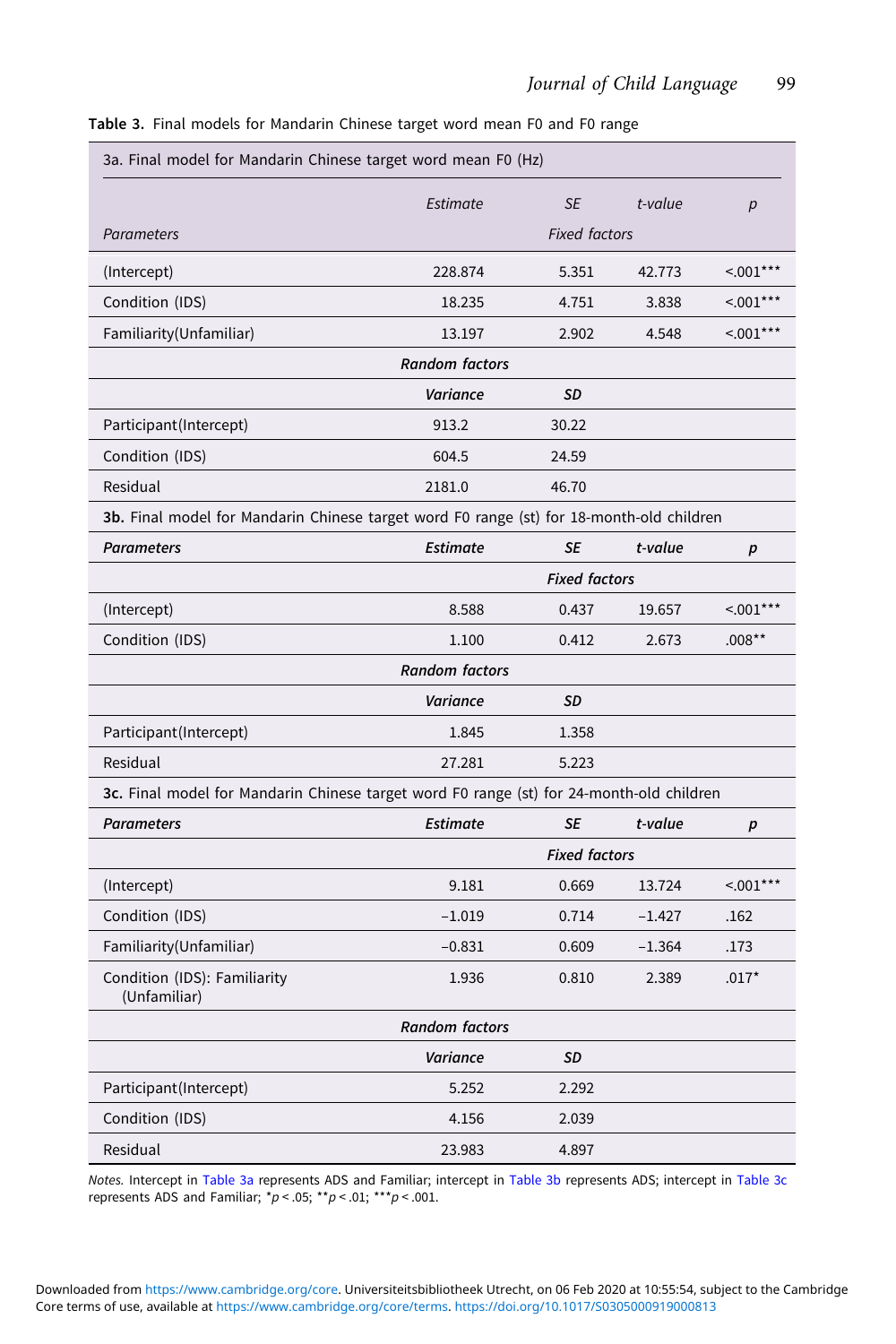<span id="page-15-0"></span>Table 4. Final models for Mandarin Chinese utterance mean F0 for 18-month-old and 24-month-old children

| 4a. Final model for Mandarin Chinese utterance mean F0 for 18-month-old children |                       |                      |          |             |  |  |
|----------------------------------------------------------------------------------|-----------------------|----------------------|----------|-------------|--|--|
|                                                                                  | Estimate              | <b>SE</b>            | t-value  | p           |  |  |
| Parameters                                                                       | <b>Fixed factors</b>  |                      |          |             |  |  |
| (Intercept)                                                                      | 233.446               | 6.233                | 37.452   | $15001***$  |  |  |
| Condition (IDS)                                                                  | 20.190                | 5.406                | 3.735    | $< 0.01*$   |  |  |
| Familiarity(Unfamiliar)                                                          | $-1.490$              | 4.821                | $-0.309$ | .757        |  |  |
| Condition(IDS):Familiarity<br>(Unfamiliar)                                       | 15.670                | 6.312                | 2.482    | $.013*$     |  |  |
|                                                                                  | <b>Random factors</b> |                      |          |             |  |  |
|                                                                                  | Variance              | SD                   |          |             |  |  |
| Participant(Intercept)                                                           | 650.2                 | 25.50                |          |             |  |  |
| Condition (IDS)                                                                  | 341.1                 | 18.47                |          |             |  |  |
| Residual                                                                         | 1197.9                | 34.61                |          |             |  |  |
| 4b. Final model for Mandarin Chinese utterance mean F0 for 24-month-old children |                       |                      |          |             |  |  |
| <b>Parameters</b>                                                                | <b>Estimate</b>       | SF                   | t-value  | p           |  |  |
|                                                                                  |                       | <b>Fixed factors</b> |          |             |  |  |
| (Intercept)                                                                      | 249.316               | 7.321                | 34.05    | $< 0.01***$ |  |  |
| Familiarity(Unfamiliar)                                                          | 7.384                 | 3.115                | 2.37     | $.018*$     |  |  |
|                                                                                  | <b>Random factors</b> |                      |          |             |  |  |
|                                                                                  | Variance              | <b>SD</b>            |          |             |  |  |
| Participant(Intercept)                                                           | 1217.2                | 34.89                |          |             |  |  |
| Condition (IDS)                                                                  | 562.1                 | 23.71                |          |             |  |  |
| Residual                                                                         | 1404.5                | 37.48                |          |             |  |  |

Notes. Intercept in 4a represents ADS and Familiar; intercept in 4b represents Familiar;  $*p < .05; **p < .01; **p < .001$ 

Now we turn to the results for utterance F0 range. When splitting the data by Age, the final models for utterance pitch range revealed that there was only a significant main effect of Condition for 18-month-old children in IDS ([Table 5a](#page-16-0)), suggesting that F0 range was larger in IDS as compared to ADS regardless of Familiarity. For 24-month-old children, the final model revealed that there was a significant main effect of Condition, and a significant main effect of Familiarity, as well as a significant interaction of Condition and Familiarity ([Table 5b\)](#page-16-0). The direction and size of the effects indicate that, surprisingly, IDS had a smaller pitch range than ADS, and utterances with unfamiliar words had a smaller pitch range than utterances with familiar words. However, the interaction indicates that the effect for familiarity was different in the two conditions. To follow up on this interaction, we split the data further in ADS and IDS, to test for effects of familiarity in each. The effect in ADS only showed a trend ( $p = .058$ ), in that utterances with unfamiliar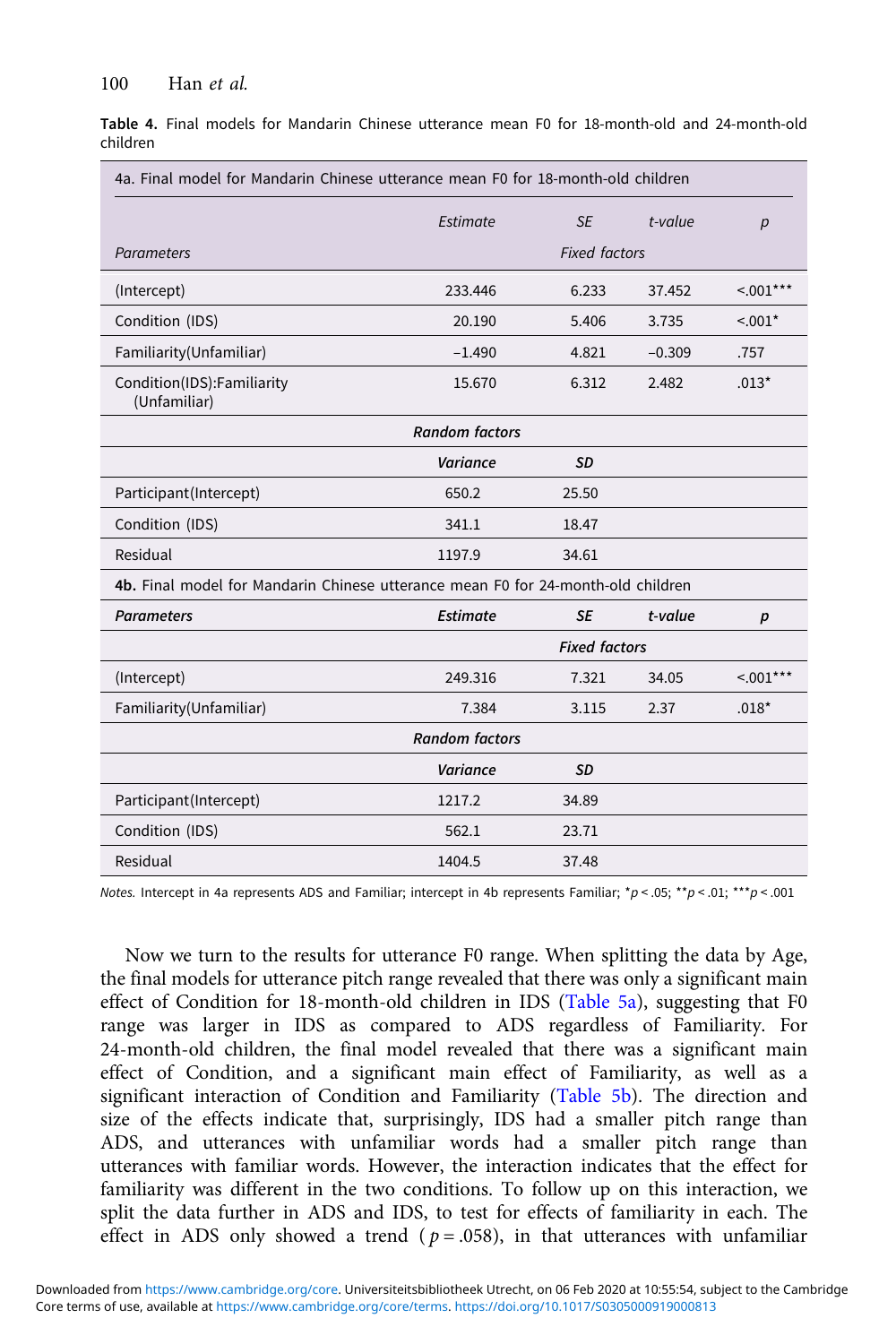<span id="page-16-0"></span>

| Table 5. Final models for Mandarin Chinese utterance F0 range |  |
|---------------------------------------------------------------|--|
|---------------------------------------------------------------|--|

| 5a. Final model for Mandarin Chinese utterance F0 range (st) for 18-month-old children |                       |                      |          |            |  |  |  |  |
|----------------------------------------------------------------------------------------|-----------------------|----------------------|----------|------------|--|--|--|--|
|                                                                                        | Estimate              | <b>SE</b>            | t-value  | p          |  |  |  |  |
| Parameters                                                                             |                       | <b>Fixed factors</b> |          |            |  |  |  |  |
| (Intercept)                                                                            | 13.034                | 0.518                | 25.152   | < .001     |  |  |  |  |
| Condition (IDS)                                                                        | 0.812                 | 0.404                | 2.011    | $.045*$    |  |  |  |  |
|                                                                                        | <b>Random factors</b> |                      |          |            |  |  |  |  |
|                                                                                        | Variance              | <b>SD</b>            |          |            |  |  |  |  |
| Participant(Intercept)                                                                 | 3.572                 | 1.89                 |          |            |  |  |  |  |
| Residual                                                                               | 26.007                | 5.10                 |          |            |  |  |  |  |
| 5b. Final model for Mandarin Chinese utterance F0 range (st) for 24-month-old children |                       |                      |          |            |  |  |  |  |
|                                                                                        |                       |                      |          |            |  |  |  |  |
| <b>Parameters</b>                                                                      | Estimate              | <b>SE</b>            | t-value  | p          |  |  |  |  |
|                                                                                        |                       | <b>Fixed factors</b> |          |            |  |  |  |  |
| (Intercept)                                                                            | 14.708                | 0.608                | 24.209   | $15001***$ |  |  |  |  |
| Condition (IDS)                                                                        | $-1.683$              | 0.603                | $-2.789$ | $.005***$  |  |  |  |  |
| Familiarity (Unfamiliar)                                                               | $-1.435$              | 0.687                | $-2.089$ | $.037*$    |  |  |  |  |
| Condition (IDS): Familiarity<br>(Unfamiliar)                                           | 1.886                 | 0.903                | 2.089    | $.037*$    |  |  |  |  |
|                                                                                        | <b>Random factors</b> |                      |          |            |  |  |  |  |
|                                                                                        | Variance              | SD                   |          |            |  |  |  |  |
| Participant(Intercept)                                                                 | 2.883                 | 1.689                |          |            |  |  |  |  |

Notes. Intercept in 5a represent ADS; intercept in 5b represents ADS and Familiar;  $*p < .05; **p < .01; **p < .001$ .

words tended to have SMALLER F0 ranges than utterances with familiar words. We found no such difference between familiar and unfamiliar words in IDS ( $p = .942$ ).

Taken together, the results for Mandarin Chinese show age-related changes in IDS prosody. Mandarin Chinese IDS addressing 18-month-old children had a higher mean pitch compared to ADS, but IDS addressing 24-month-old children was already similar to ADS in pitch height. The results also show that Mandarin Chinese mothers tend to use pitch to highlight unfamiliar words. Specifically, at 18 months, when Mandarin Chinese IDS generally had a higher pitch than ADS, utterances with unfamiliar words were specifically higher than utterances with familiar words in IDS. At 24 months, utterance mean pitch of IDS was already similar to ADS, but Mandarin Chinese mothers specifically had a larger word pitch range for unfamiliar words in IDS. These findings suggest that Mandarin Chinese mothers of 18- and 24-month-old children distinguish unfamiliar words from familiar words mainly by exaggerating pitch when introducing unfamiliar words.

Core terms of use, available at [https://www.cambridge.org/core/terms.](https://www.cambridge.org/core/terms) <https://doi.org/10.1017/S0305000919000813> Downloaded from [https://www.cambridge.org/core.](https://www.cambridge.org/core) Universiteitsbibliotheek Utrecht, on 06 Feb 2020 at 10:55:54, subject to the Cambridge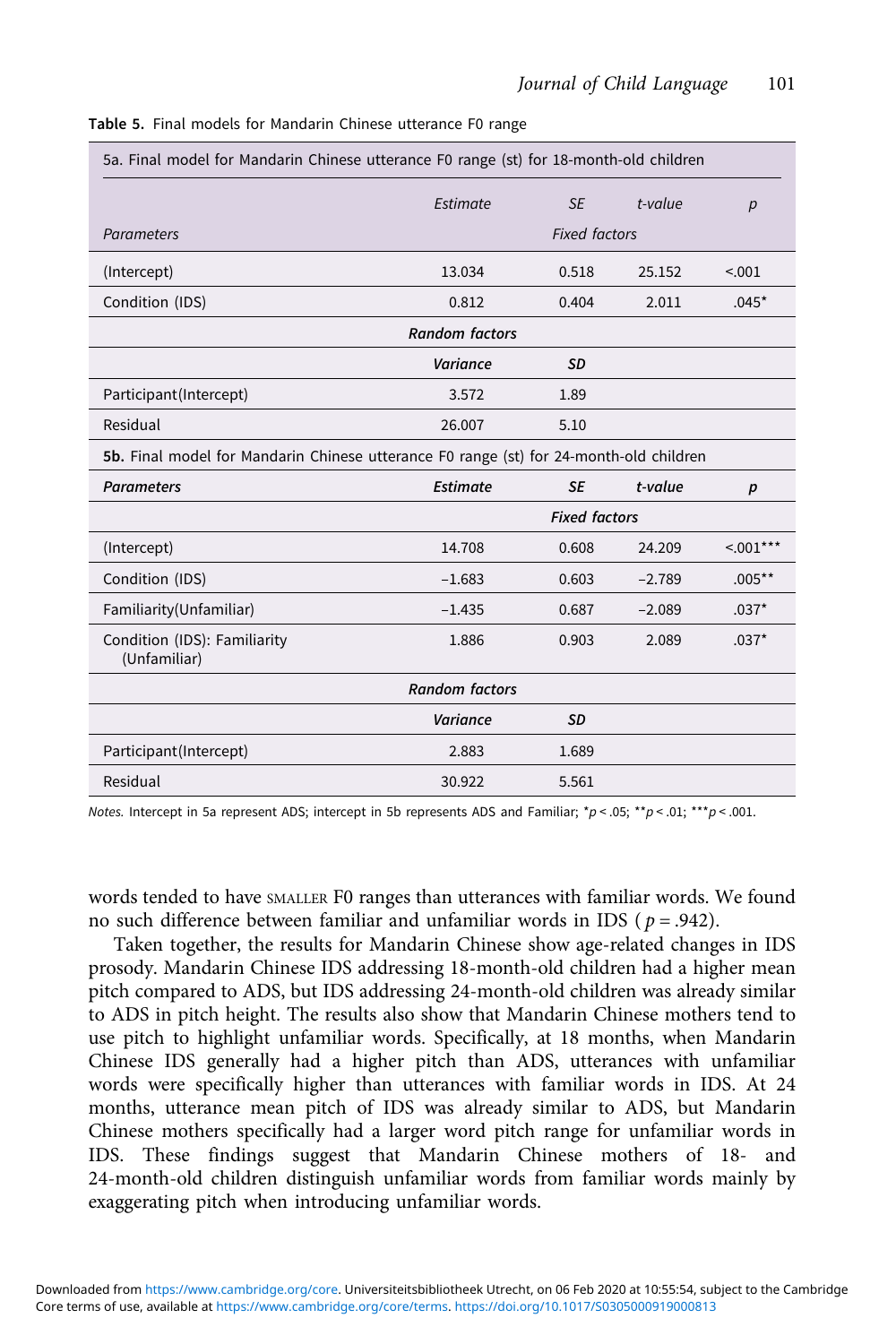

Figure 3. Box-plots of word mean F0 (left panel) and word F0 range (right panel) for ADS and IDS in Dutch.

#### Experiment 2: Dutch

We performed similar analyses for the Dutch data. Similar to Mandarin Chinese, no significant differences were found between the two testing orders (ADS-IDS/ IDS-ADS) for any of the dependent measures. Figure 3 and [Figure 4](#page-18-0) show the box-plots of mean F0 and F0 range for Dutch. We first examined whether unfamiliar words specifically had a higher mean F0 and/or a larger F0 range than familiar words in IDS as compared to ADS. The final model for Dutch word mean F0 ([Table 6a](#page-19-0)) showed that there were significant main effects of Age and Condition. There were also significant interactions of Age and Condition as well as Condition and Familiarity. For some reason, apparently, the mothers spoke with a lower word mean F0 in ADS when they came back to the lab when their children were 24 months old. In IDS, however, their word mean F0 at 24 months old was higher compared to ADS. Also, unexpectedly, word mean F0 was specifically lower for unfamiliar words in IDS as compared to ADS.

Regarding word F0 range, there was only a significant main effect of Condition. As there was no significant interaction of Condition and Familiarity nor a significant interaction of Condition and Age for word F0 range, these results suggest that target words (regardless of Familiarity or Age) had a significantly larger F0 range in IDS than in ADS [\(Table 6b](#page-19-0)).

At the utterance level, the final model showed that there was a significant main effect of Condition, with a significant interaction between Condition and Age as well as Condition and Familiarity [\(Table 7a](#page-20-0)). These results showed age-related changes in IDS: utterance mean F0 was significantly lower when Dutch mothers addressed 24-month-old children compared to 18-month-old children, though utterance mean F0 was higher in IDS compared to ADS at both ages.<sup>6</sup> Also, surprisingly, utterances

<sup>&</sup>lt;sup>6</sup>When splitting the data by Age, the results showed that, for 18 months, there was a significant main effect of Condition ( $\beta$  = 49.10, SE = 6.61, t = 7.45, p < .001) and a significant interaction of Condition and Familiarity ( $\beta$  = –20.75, SE = 7.14, t = –2.90, p = .004), but the main effect of Familiarity was not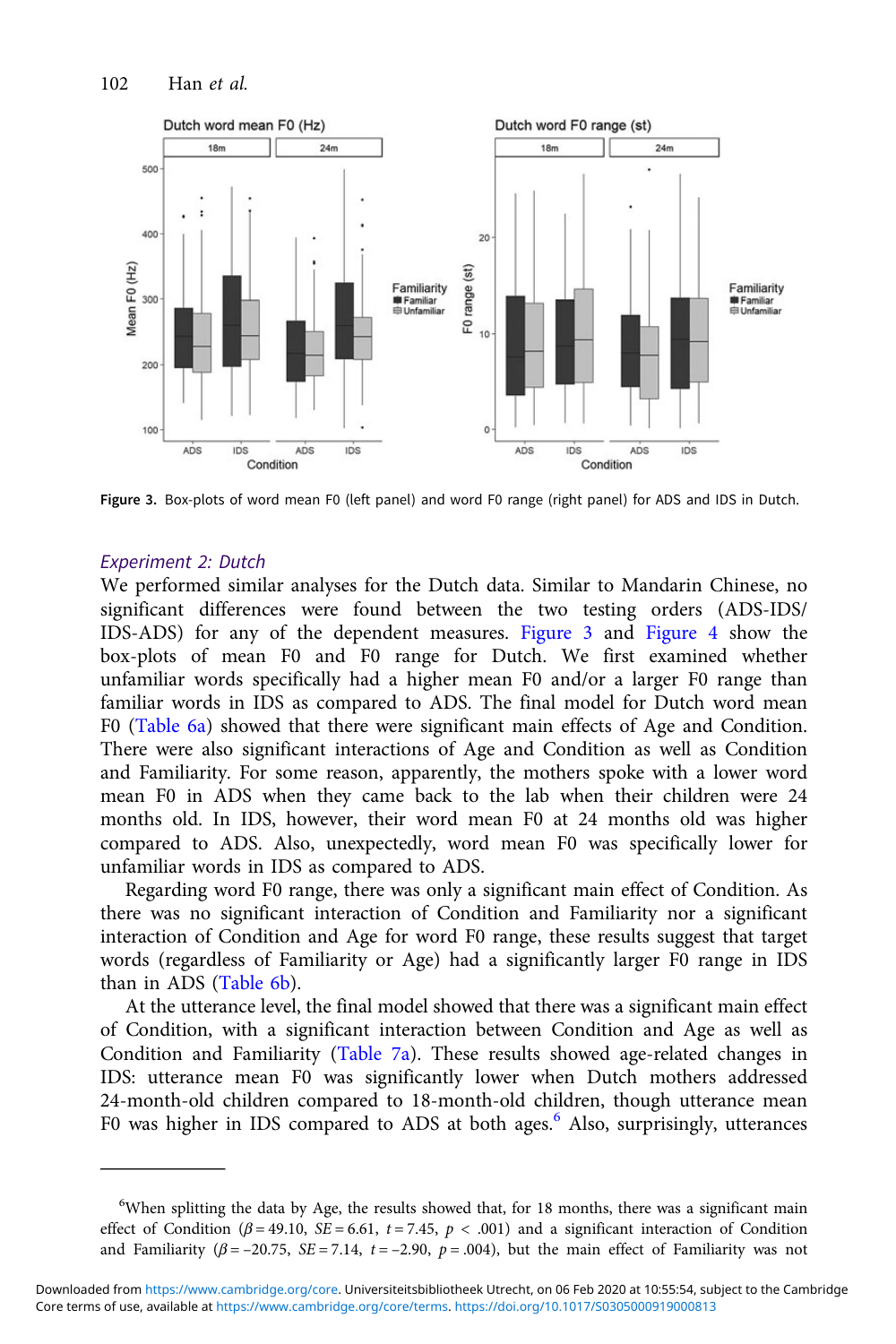<span id="page-18-0"></span>

Figure 4. Box-plots of utterance mean F0 (left panel) and utterance F0 range (right panel) for ADS and IDS in Dutch.

containing unfamiliar words specifically had a lower pitch than those containing familiar words in IDS across the two ages.

The final model for Dutch utterance F0 range [\(Table 7b\)](#page-20-0) showed that there was only a main effect of Familiarity, suggesting that utterances containing unfamiliar words had a smaller F0 range compared to utterances with familiar words, regardless of Age or Condition. There were no other significant main effects or interactions.

In sum, our Dutch results show that, contrary to our expectations, Dutch mothers had a lower mean F0 specifically for unfamiliar words and utterances containing unfamiliar words in IDS compared to ADS for both age groups. Dutch IDS also enlarged F0 range at the word level compared to ADS, but there were no significant differences in F0 range between ADS and IDS at the utterance level for both age groups. The results also showed age-related changes of mean F0 in IDS: both words and utterances in IDS addressing 24-month-old children had a lower mean F0 compared to IDS addressing 18-month-old children, yet IDS still had a higher mean F0 than ADS for both ages.<sup>7</sup>

significant ( $\beta$  = –0.269, SE = 5.39, t = –0.05, p = .96). Similar results were obtained for the 24-month-old group: there was a significant main effect of Condition ( $\beta$  = 34.49, SE = 6.93, t = 4.97, p < .001) and a significant interaction of Condition and Familiarity ( $\beta$  = -17.89, SE = 7.21, t = -2.48, p = .013), but the main effect of Familiarity was not significant ( $\beta$  = -0.302, SE = 5.53, t = -0.06, p = .96).

<sup>&</sup>lt;sup>7</sup>One anonymous reviewer pointed out that the phonological properties of the target words may confound with the effect of Familiairy. Specifically, the familiar words (by default) included only trochaic words (opa and appel) while unfamiliar words (by default) had both trochaic (18 months: eland, bever, walnoot; 24 months: bamboe, wezel, and emoe) and iambic words (18 months: kasteel and pompoen; 24 months: kapel and jasmijn). It is possible that our results that mothers specifically increased pitch for familiar words could be due to the fact that all familiar words were trochees while only a subset of unfamiliar words are trochees. To elimilate this possibility, we conducted ad hoc analyses on utterance and word mean F0 by excluding iambic words from the data. The results showed that the results held even after excluding iambic words. The results can be found in Supplementary materials (available at [<https://doi.10.1017/S0305000919000813>](https://doi.10.1017/S0305000919000813)). The reviewer also pointed out potential effects of Mandarin Chinese Tone 3 (a contour tone) on the results. In Mandarin Chinese,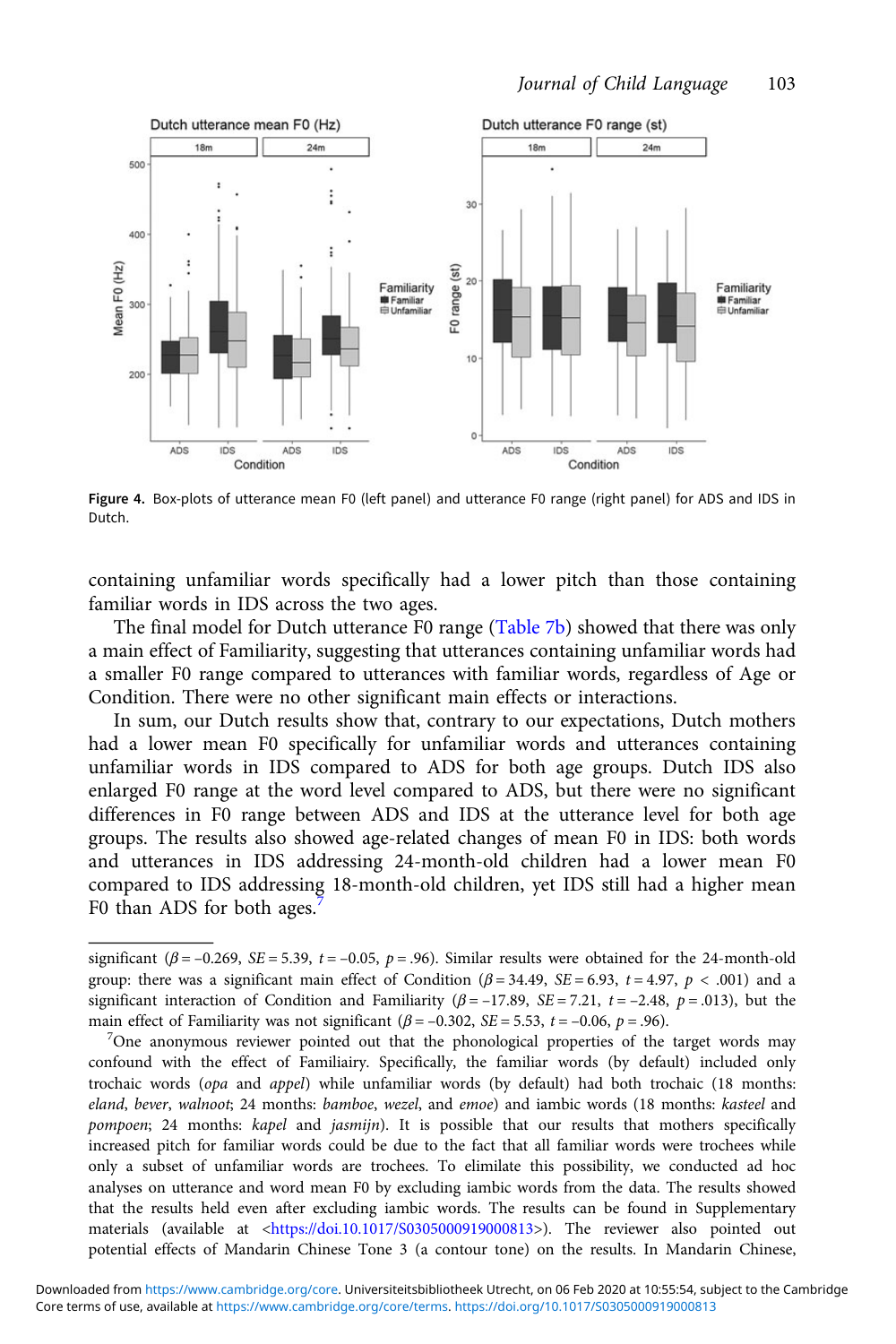## <span id="page-19-0"></span>104 Han et al.

#### Table 6. Final models for Dutch target word mean F0 and F0 range

| 6a. Final model for Dutch target word mean F0 (Hz)  |                       |                      |          |                  |  |  |  |
|-----------------------------------------------------|-----------------------|----------------------|----------|------------------|--|--|--|
|                                                     | Estimate              | <b>SE</b>            | t-value  | $\boldsymbol{p}$ |  |  |  |
| Parameters                                          |                       | <b>Fixed factors</b> |          |                  |  |  |  |
| (Intercept)                                         | 248.188               | 7.551                | 32.869   | $1001***$        |  |  |  |
| Age (24m)                                           | $-23.55$              | 5.27                 | $-4.468$ | $< 0.01***$      |  |  |  |
| Condition (IDS)                                     | 30.479                | 7.305                | 4.172    | $1001***$        |  |  |  |
| Familiarity(Unfamiliar)                             | $-6.136$              | 6.094                | $-1.007$ | .316             |  |  |  |
| Age (24m) * Condition (IDS)                         | 14.333                | 6.976                | 2.055    | $.040*$          |  |  |  |
| Condition(IDS):Familiarity<br>(Unfamiliar)          | $-15.813$             | 7.25                 | $-2.181$ | $.029*$          |  |  |  |
|                                                     | <b>Random factors</b> |                      |          |                  |  |  |  |
|                                                     | Variance              | <b>SD</b>            |          |                  |  |  |  |
| Participant(Intercept)                              | 899.2                 | 29.99                |          |                  |  |  |  |
| Condition (IDS)                                     | 237.5                 | 15.41                |          |                  |  |  |  |
| Familiarity (Unfamiliar)                            | 174.3                 | 13.20                |          |                  |  |  |  |
| Residual                                            | 4010.0                | 63.32                |          |                  |  |  |  |
| 6b. Final model for Dutch target word F0 range (st) |                       |                      |          |                  |  |  |  |
| <b>Parameters</b>                                   | <b>Estimate</b>       | SE                   | t-value  | p                |  |  |  |
|                                                     |                       | <b>Fixed factors</b> |          |                  |  |  |  |
| (Intercept)                                         | 8.6012                | 0.3675               | 23.404   | $1001***$        |  |  |  |
| Condition (IDS)                                     | 1.1216                | 0.3023               | 3.711    | $1001***$        |  |  |  |
|                                                     | <b>Random factors</b> |                      |          |                  |  |  |  |
|                                                     | Variance              | <b>SD</b>            |          |                  |  |  |  |
| Participant(Intercept)                              | 2.509                 | 1.584                |          |                  |  |  |  |
| Residual                                            | 30.208                | 5.496                |          |                  |  |  |  |

Notes. Intercept in 6a represents ADS, 18 months, and Familiar; intercept in 6b represents ADS;  $*p < .05; **p < .01; **p < .001$ .

## Discussion and conclusions

Despite the robust evidence supporting the universality of IDS, our results suggest that the prosodic input, and in particular the pitch of IDS in word-learning contexts, differs between Mandarin Chinese (a tonal language) and Dutch (a non-tonal language). We conducted two experiments on Mandarin Chinese and Dutch dyads using similar speech elicitation methods. In this design, the content and context were matched

Tone 3 is usually not fully realized in continuous speech except when it is in utterance-final position. In our data, only 57 out of 1375 cases had Tone 3 in utterance-final position, which are likely to be fully realized as a contour tone. We would not expect that the small proportion of the cases contributed largely to the results.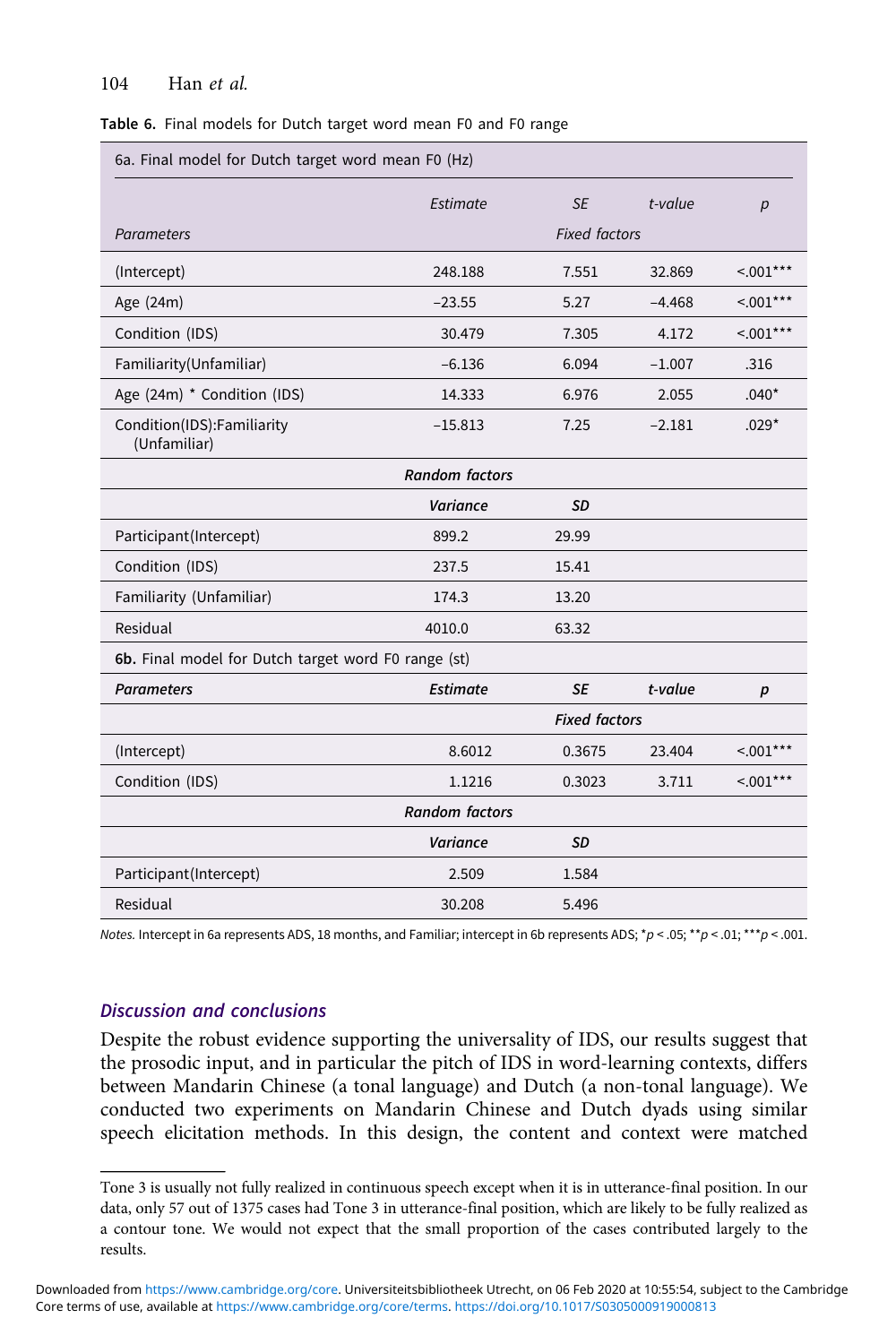<span id="page-20-0"></span>

|  |  |  |  |  | Table 7. Final models for Dutch utterance mean F0 (Hz) and F0 range (st) |  |  |  |  |  |  |  |
|--|--|--|--|--|--------------------------------------------------------------------------|--|--|--|--|--|--|--|
|--|--|--|--|--|--------------------------------------------------------------------------|--|--|--|--|--|--|--|

| 7a. Final models for Dutch utterance mean F0 (Hz)  |                       |                      |          |             |  |  |  |
|----------------------------------------------------|-----------------------|----------------------|----------|-------------|--|--|--|
|                                                    | Estimate              | <b>SE</b>            | t-value  | p           |  |  |  |
| Parameters                                         |                       | <b>Fixed factors</b> |          |             |  |  |  |
| (Intercept)                                        | 227.759               | 6.253                | 36.426   | $1801***$   |  |  |  |
| Age (24m)                                          | $-3.111$              | 4.480                | $-0.695$ | .490        |  |  |  |
| Condition (IDS)                                    | 49.346                | 5.635                | 8.757    | $1001***$   |  |  |  |
| Familiarity (Unfamiliar)                           | $-0.127$              | 4.096                | $-0.031$ | .975        |  |  |  |
| Age (24m): Condition (IDS)                         | $-13.777$             | 4.874                | $-2.826$ | $.005***$   |  |  |  |
| Condition(IDS):Familiarity<br>(Unfamiliar)         | $-19.573$             | 5.032                | $-3.890$ | $< 0.01***$ |  |  |  |
|                                                    | <b>Random factors</b> |                      |          |             |  |  |  |
|                                                    | Variance              | SD                   |          |             |  |  |  |
| Participant(Intercept)                             | 796.43                | 28.22                |          |             |  |  |  |
| Age (24m)                                          | 203.19                | 14.26                |          |             |  |  |  |
| Condition (IDS)                                    | 298.89                | 17.29                |          |             |  |  |  |
| Familiarity (Unfamiliar)                           | 63.27                 | 7.95                 |          |             |  |  |  |
| Residual                                           | 1902.05               | 43.61                |          |             |  |  |  |
| 7b. Final models for Dutch utterance F0 range (st) |                       |                      |          |             |  |  |  |
| <b>Parameters</b>                                  | <b>Estimate</b>       | <b>SE</b>            | t-value  | p           |  |  |  |
|                                                    |                       | <b>Fixed factors</b> |          |             |  |  |  |
| (Intercept)                                        | 15.579                | 0.472                | 33.029   | $< 0.01***$ |  |  |  |
| Familiarity (Unfamiliar)                           | $-0.673$              | 0.308                | $-2.183$ | $.029*$     |  |  |  |
|                                                    | <b>Random factors</b> |                      |          |             |  |  |  |
|                                                    | Variance              | SD                   |          |             |  |  |  |
| Participant(Intercept)                             | 5.109                 | 2.260                |          |             |  |  |  |
| Age (24m)                                          | 3.647                 | 1.910                |          |             |  |  |  |
| Residual                                           | 27.791                | 5.272                |          |             |  |  |  |

Notes. Intercept in Table 7a represents ADS, 18 months, and Familiar; intercepts in 7b represents Familiar;  $*p < .05$ ; \*\* $p$  < .01; \*\*\* $p$  < .001.

between languages as well as between conditions, and we kept the speech data as natural as possible by eliciting semi-spontaneous speech instead of scripted read speech. As the two languages differ in their use of lexical pitch, we focused on the pitch cues in word-learning contexts.

First, we asked whether Mandarin Chinese and Dutch mothers use pitch (e.g., a higher pitch or a larger pitch range) to highlight words that are unfamiliar to children compared to familiar words in IDS. The Mandarin Chinese results confirmed our expectations: when addressing 18-month-old children, utterance mean pitch increased specifically for unfamiliar words in IDS but not for familiar words.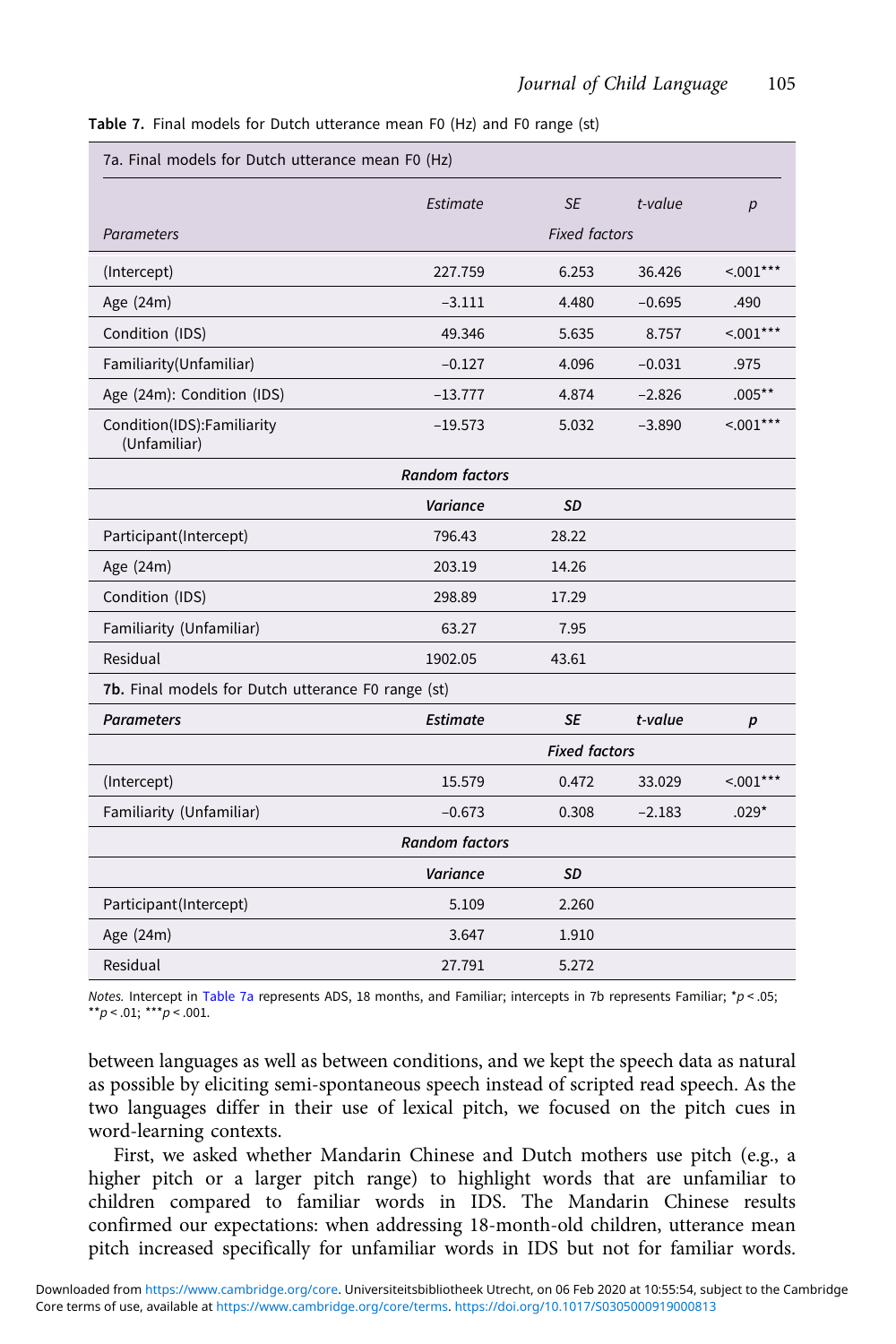At 24 months, word pitch range in IDS were exaggerated when mothers introduce unfamiliar words compared to familiar words. However, the Dutch results showed the opposite: Dutch mothers' word and utterance mean pitch raised specifically for familiar words instead of unfamiliar words for both age groups under investigation. One reviewer pointed out that our results on the word and utterance level may not be independent. As words are embedded in utterances, the word-level pitch may affect the utterance-level pitch. To address this issue, we performed additional analyses by including relatively long utterances, i.e., utterances that are longer than 2 seconds. In such long utterances the effect of the target word would only play a very minor role when calculating the measures of the utterance. We found that for the subset of long utterances ( $N = 429$ ), results on Dutch utterance mean F0 are in line with our original results.

Second, we asked whether IDS prosody changes from 18 to 24 months of age in Mandarin Chinese and Dutch. Our results indicate age-related changes in both languages. Specifically, Mandarin Chinese IDS addressing 18-month-old children had a higher pitch and a larger pitch range than ADS, but IDS addressing 24-month-olds was similar to ADS with respect to mean pitch. Dutch IDS addressing 18- and 24-month-old children both had a higher pitch than ADS, while the pitch range did not differ between IDS and ADS. The results on Dutch pitch range are in accordance with previous findings for Australian, Japanese, and Thai, which showed that pitch range did not differ between ADS and IDS (Fernald et al., [1989](#page-25-0); Kitamura et al., [2002\)](#page-25-0). The degree of pitch modifications, indicated by a relatively lower pitch level, was smaller in Dutch IDS addressing 24-month-old children compared to Dutch IDS addressing 18-month-old children. The general trend is that IDS becomes less exaggerated and more ADS-like from 18 months to 24 months in both languages. Previous studies on Taiwanese Mandarin and Dutch IDS focused on the first year of life and their findings showed that IDS had a higher pitch and larger pitch range in both languages (Benders, [2013](#page-24-0); Liu et al., [2009;](#page-25-0) Van de Weijer, [1999\)](#page-26-0). Specifically, when taking utterance length into consideration, Benders ([2013](#page-24-0)) measured F0 excursions (F0 range divided by utterance duration) and found that Dutch IDS addressed to 11- and 15-month-old children had a larger F0 excursions as compared to ADS. Following Benders, we performed additional analyses on F0 excursions to examine whether F0 excursion was larger in IDS compared to ADS. The results showed that there was a significant main effect of Condition on Mandarin Chinese utterance F0 excursion ( $\beta = 1.78$ ,  $SE = 0.27$ ,  $t = 6.54$ ,  $p < .001$ ), suggesting that F0 excursion in Mandarin Chinese IDS was significantly larger than ADS at both ages. Similarly, there was a significant main effect of Condition on Dutch utterance F0 excursion ( $\beta = 0.38$ ,  $SE = 0.05$ ,  $t = 7.94$ ,  $p < .001$ ), suggesting that, similar to the findings in Benders, Dutch IDS has larger F0 excursions than ADS at both 18 and 24 months. To summarize, our results extend children's age to 24 months by showing that pitch in both Mandarin Chinese and Dutch IDS remains exaggerated compared to ADS until at least 18 months old, well beyond the first year of life. Previous studies that have examined the age-related changes in IDS have generated mixed results for different languages and different age groups under investigation (e.g., Kitamura et al., [2002,](#page-25-0) on Australian English and Thai; Narayan & McDermott, [2016](#page-26-0), on Korean, Tagalog, and Sri Lankan Tamil). Our results contribute to the literature by showing age-related changes in Mandarin Chinese and Dutch IDS from 18 and 24 months.

Third, we asked how Dutch and Mandarin Chinese IDS differ in their use of pitch in a word-learning context. Previous studies have shown that IDS has an exaggerated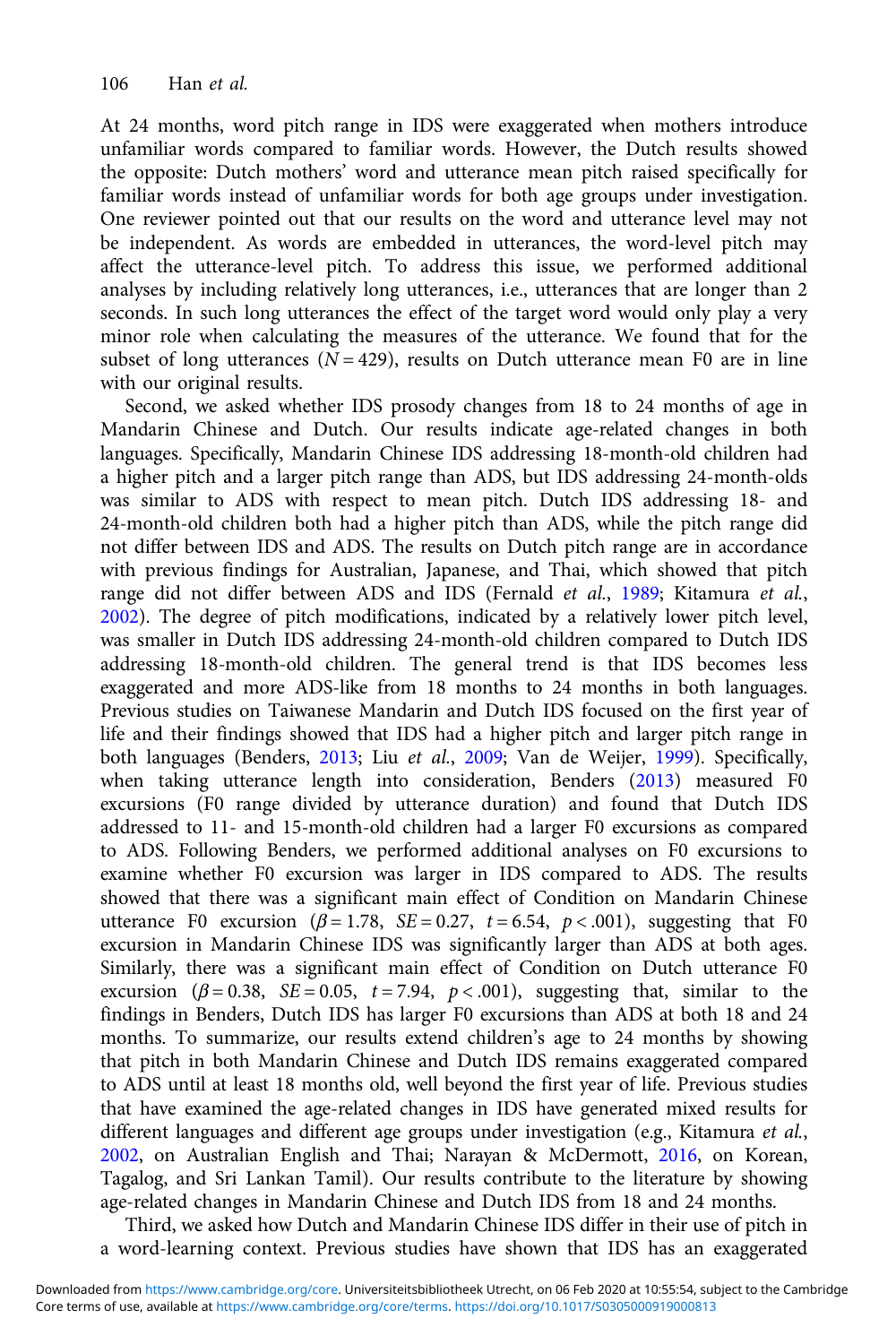prosody compared to ADS across languages; only the degree of prosodic exaggeration in IDS differs among languages. For example, American English IDS was more exaggerated than British English, French, Italian, German, and Japanese IDS (Fernald et al., [1989\)](#page-25-0); Thai IDS was less exaggerated than Australian English IDS (Kitamura et al., [2002\)](#page-25-0). However, as illustrated above, our findings indicate that Mandarin Chinese mothers exaggerate pitch when they introduce unfamiliar words, whereas Dutch mothers exaggerate pitch when they introduce familiar words. These findings suggest that the cross-linguistic differences in IDS are not restricted to the degree of prosodic modifications. In fact, Mandarin Chinese and Dutch mothers exhibit different prosody when introducing unfamiliar words and familiar words to children. Previous studies suggest that mothers are aware of children's vocabulary knowledge at an item level (Fenson et al., [2007;](#page-24-0) Styles & Plunkett, [2009\)](#page-26-0). Our findings further imply that both Dutch and Mandarin Chinese mothers keep track of children's vocabulary knowledge in mother–child interactions and adapt their use of pitch accordingly, as shown by significant interactions of Condition and Familiarity. However, the effect of Familiarity on IDS prosody differs in the two languages. As such, pitch functions differently in Mandarin Chinese and Dutch, and languages employ different means in highlighting unfamiliar words in IDS, which may in turn influence children's strategies for word learning in meaningful ways.

The first question that arises, given these results, is why Mandarin Chinese and Dutch mothers exhibit completely different prosodic modifications regarding the familiarity of words. First, exaggerated pitch draws children's attention (Fernald & Simon, [1984](#page-24-0)). Also, children are sensitive to the mapping of prosodically highlighted words and novel objects (Grassmann & Tomasello, [2007\)](#page-25-0). Thus, we interpret the Mandarin Chinese results as evidence for the potential facilitating effects of IDS on word learning. Pitch cues such as higher pitch and larger pitch range in IDS do not have only linguistic functions, but also serve to signify positive affect (Singh, Morgan, & Best, [2002](#page-26-0); Trainor, Austin, & Desjardins, [2000](#page-26-0)). As such, the Dutch results, which showed higher pitch for familiar words, may be attributed to positive affect. In a longitudinal investigation of Dutch IDS addressed to 11- to 15-month-old children, Benders ([2013](#page-24-0)) found that the acoustic properties of vowels in Dutch IDS convey positive affect but do not enhance vowel contrasts, which could consequently facilitate infants' phonetic categorization. The target words in her study included words such as fiets 'bike', boek 'book', and schaap 'sheep'. Even though the familiarity of these words for each child was unknown, these words were mostly listed in N-CDI (Zink & Lejaegere, [2002](#page-26-0)), and thus they are likely to be familiar to children. It is possible that Dutch mothers show more positive affect when they mention words that are familiar to their child compared to unfamiliar words, e.g., because placing positive affect on unfamiliar words might not be meaningful. In contrast, they might lower pitch for unfamiliar words to show a relatively neutral emotion. However, little is known about whether showing positive affect on familiar words may help or inhibit language learning. Future research may further investigate the emotional affect in word-learning contexts and the possible effects on word learning.

We have shown that Dutch mothers did not seem to exaggerate pitch to highlight unfamiliar words; however, this does not necessarily mean that Dutch mothers do not highlight unfamiliar words at all. Han et al. [\(2018b\)](#page-25-0) found that Dutch mothers slowed down their utterances when introducing unfamiliar words compared to utterances containing familiar words in IDS. Combining these results, Mandarin Chinese and Dutch IDS employ different prosodic cues to highlight unfamiliar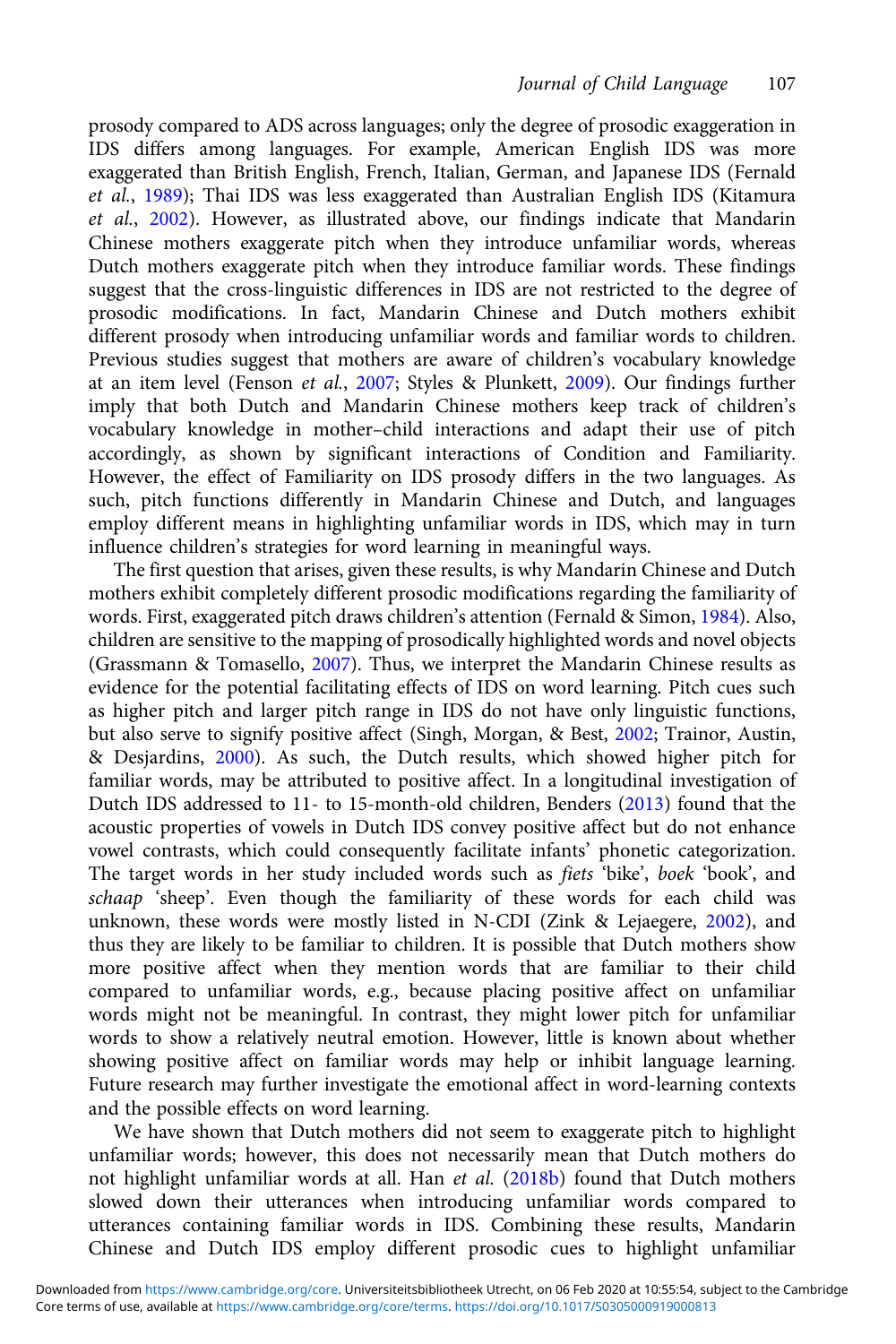words. Mandarin Chinese IDS mainly uses exaggerated pitch, while Dutch IDS prefers temporal cues (i.e., articulation rate). However, these results only demonstrate how mothers use prosody to make distinctions between unfamiliar and familiar words during mother–child interactions. Future studies should examine whether such speech patterns in Mandarin Chinese and Dutch IDS indeed facilitate word learning in Mandarin Chinese and Dutch children.

The differences in the use of pitch cues in Mandarin Chinese and Dutch may also be attributed to typological differences between these two languages. Mandarin Chinese, as a tonal language, uses pitch to distinguish lexical meanings. As a result, the pitch range of words is crucial to word meanings, so mothers specifically enlarged pitch range when introducing unfamiliar words. They specifically did so at 24 months old, when children are learning words efficiently. Dutch, a stress language, may resort to temporal cues to highlight unfamiliar words.

A possibility for the difference between our Mandarin Chinese and Dutch results is the asymmetry in experimental design. However, as the Chinese study took a cross-sectional design and the Dutch took a longitudinal design, there would be, in theory, lower statistical power for Chinese compared to Dutch. As such, the cross-linguistic differences are likely to be an underestimation (rather than an overestimation) if there were indeed any effects of the asymmetric design. That is, if the difference in design had affected the results, we would have expected a stronger main effect of Age in Dutch as compared to Mandarin Chinese. However, our results showed that the age-related changes in Chinese were even stronger as compared to Dutch. Future cross-linguistic studies on IDS may avoid this asymmetry as much as possible, but the cross-linguistic differences found in the current study are not likely to be affected by the design.

The current study focused on pitch properties of IDS in word-learning contexts and the measurements included mean F0 and F0 range of the target words as well as the utterances containing the target words. In addition to these two common measures of pitch, other prosodic measures such as articulation rate, pausing, pitch peak, accentuation, and F0 slope may also be used to highlight unfamiliar words. Also, non-prosodic cues can be useful in highlighting unfamiliar words, for example, repetition, position of target words in an utterance, sentence type, sentence complexity, and multimodal cues. Further analyses of the current IDS corpora of Dutch and Mandarin Chinese IDS may reveal whether mothers employ these prosodic and non-prosodic means in word-learning contexts and whether there are differences between the two languages.

To conclude, despite robust evidence supporting the universality of IDS, our results suggest that the pitch properties in IDS specific to word-learning contexts show different patterns between Mandarin Chinese, a tonal language, and Dutch, a non-tonal language. Specifically, speakers of Mandarin Chinese IDS enlarge pitch range when they introduce unfamiliar words, but Dutch IDS speakers heighten pitch specifically when introducing familiar words. It is possible that the pitch cues in Mandarin Chinese IDS have more pedagogical functions, while the pitch cues in Dutch IDS convey positive affect and are more entertaining. Furthermore, the developmental changes from 18 months to 24 months differ in these two languages. Both Mandarin Chinese and Dutch IDS are exaggerated in pitch compared to ADS in these languages when addressing 18-month-old children. When children reach 24 months, Mandarin Chinese IDS is already similar to ADS, whereas Dutch IDS is still more exaggerated than ADS.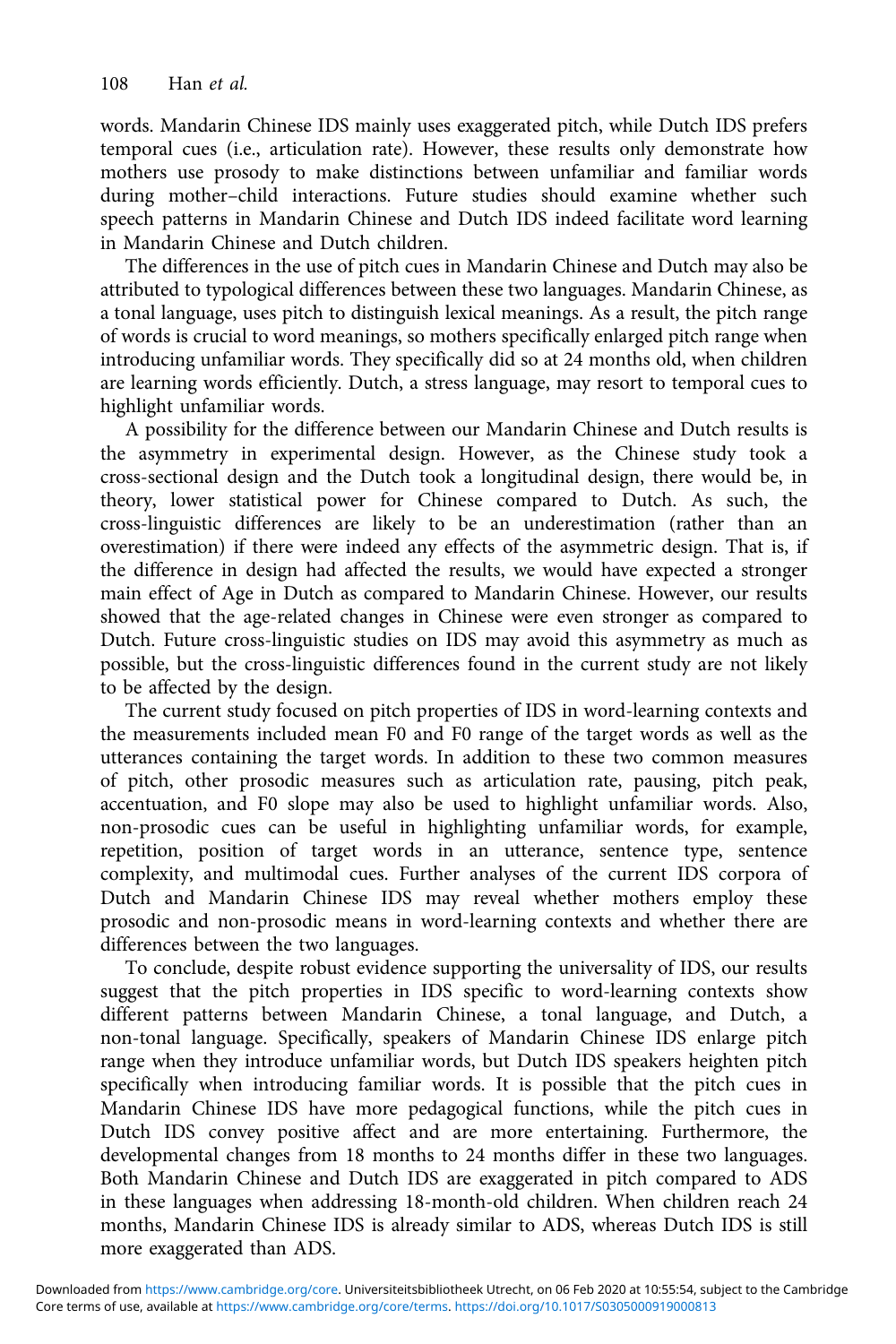<span id="page-24-0"></span>Our study contributes to the understanding of the quality of prosodic input in two distinct languages and cultures. Our findings indicate that the prosodic input in word-learning contexts differs between languages, and consequently the specific prosodic cues that account for the potential facilitative effects of IDS require further examination in a diversity of languages and cultures.

Supplementary materials. For Supplementary materials for this paper, please visit [<https://doi.org/10.](https://doi.org/10.1017/S0305000919000813) [1017/S0305000919000813](https://doi.org/10.1017/S0305000919000813)>.

Acknowledgments. We would like to thank Aihua Zou and Yuhong Li from Taohualing Kindergarten, Huan He from Gezhouba Dongshan Kindergarten, and Hong Xie at Gezhouba Early Education Center in Yichang, China, for their kind support and coordination in recruiting participants. We thank Lisanne Geurts, Karlijn Kouwer, and Run Chai for their help with data collection and annotation. We are grateful to all the families who participated in this study. We also acknowledge the members of Utrecht Babylab, Jeroen Breteler, and the anonymous reviewers for their valuable comments and suggestions.

#### References

- Barr, D. J., Levy, R., Scheepers, C., & Tily, H. J. (2013). Random effects structure for confirmatory hypothesis testing: keep it maximal. Journal of Memory and Language, 68, 255–78.
- Bates, D., Kliegl, R., Vasishth, S., & Baayen, H. (2015). Parsimonious mixed models. Available at [<http://](http://arxiv.org/abs/1506.04967) [arxiv.org/abs/1506.04967](http://arxiv.org/abs/1506.04967)>
- Bates, D., Mächler, M., Bolker, B., & Walker, S. (2015). Fitting linear mixed-effects models using lme4. Journal of Statistical Software, 67(1), 1–48.
- Benders, T. (2013). Mommy is only happy! Dutch mothers' realisation of speech sounds in infant-directed speech expresses emotion, not didactic intent. Infant Behavior and Development, 36(4), 847-62.
- Bergelson, E., & Swingley, D. (2012). At 6–9 months, human infants know the meanings of many common nouns. Proceedings of the National Academy of Sciences, 109(9), 3253–8.
- Bernstein Ratner, N., & Pye, C. (1984). Higher pitch in BT is not universal: acoustic evidence from Quiché Mayan. Journal of Child Language, 11(3), 515–22.
- Bion, R. A. H., Borovsky, A., & Fernald, A. (2013). Fast mapping, slow learning: disambiguation of novel word–object mappings in relation to vocabulary learning at 18, 24, and 30 months. Cognition, 126(1), 39–53.
- Bloom, P. (2001). Précis of How children learn the meanings of words. Behavioral and Brain Sciences, 24(6), 1095–103.
- Boersma, P., & Weenink, D. J. M. (2017). Praat: doing phonetics by computer [Computer program]. Available at [<http://www.praat.org/](http://www.praat.org/)>.
- Bortfeld, H., & Morgan, J. L. (2010). Is early word-form processing stress-full? How natural variability supports recognition. Cognitive Psychology, 60(4), 241–66.
- Cai, Q., & Brysbaert, M. (2010). SUBTLEX-CH: Chinese word and character frequencies based on film subtitles. PloS one, 5(6), e10729.
- Chafe, W. (1976). Givenness, contrastiveness, definiteness, subjects, topics, and point of view. In: C. Li (Ed.), Subject and topic (pp. 25–55). New York: Academic Press.
- Cristia, A. (2013). Input to language: the phonetics and perception of infant-directed speech. Language and Linguistics Compass, 7(3), 157–70.
- Fenson, L., Marchman, V. A., Thal, D. J., Dale, P. S., & Reznick, J. S. (2007). MacArthur-Bates Communicative Development Inventories: user's guide and technical manual. Baltimore, MD: Brookes.
- Fernald, A. (2000). Speech to infants as hyperspeech: knowledge-driven processes in early word recognition. Phonetica, 57, 242–54.
- Fernald, A., & Mazzie, C. (1991). Prosody and focus in speech to infants and adults. Developmental Psychology, 27(2), 209–21.
- Fernald, A., & Morikawa, H. (1993). Common themes and cultural variations in Japanese and American mothers' speech to infants. Child Development, 64(3), 637–56.
- Fernald, A., & Simon, T. (1984). Expanded intonation contours in mothers' speech to newborns. Developmental Psychology, 20(1), 104–13.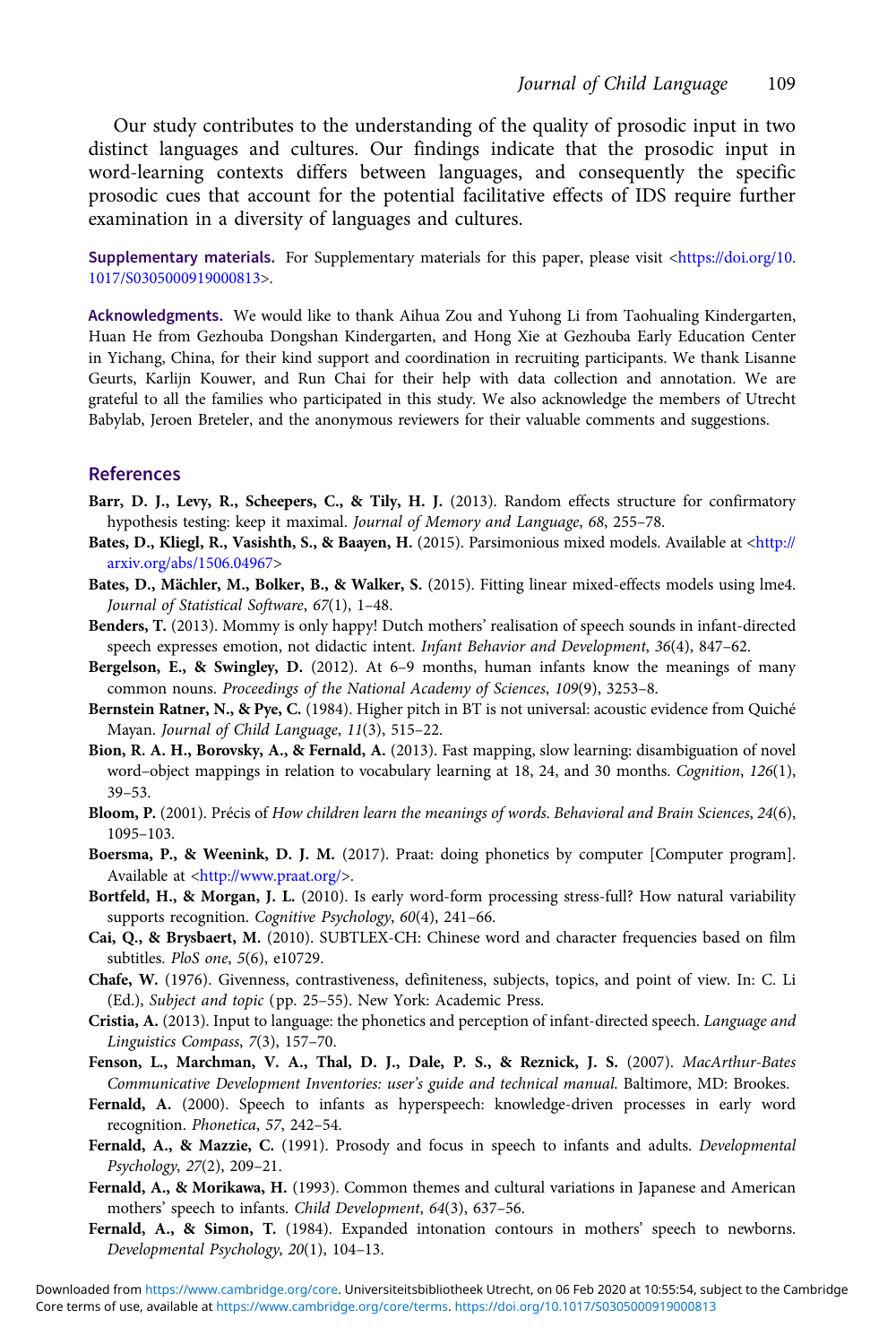- <span id="page-25-0"></span>Fernald, A., Taeschner, T., Dunn, J., Papousek, M., de Boysson-Bardies, B., & Fukui, I. (1989). A cross-language study of prosodic modifications in mothers' and fathers' speech to preverbal infants. Journal of Child Language, 16(3), 477–501.
- Fisher, C., & Tokura, H. (1995). The given–new contract in speech to infants. Journal of Memory and Language, 34(3), 287–310.
- Goldfield, B. A., & Reznick, J. S. (1990). Early lexical acquisition: rate, content, and the vocabulary spurt. Journal of Child Language, 17(1), 171–83.
- Graf Estes, K., & Hurley, K. (2013). Infant-directed prosody helps infants map sounds to meanings. Infancy, 18(5), 797–824.
- Grassmann, S., & Tomasello, M. (2007). Two-year-olds use primary sentence accent to learn new words. Journal of Child Language, 34(3), 677–87.
- Grieser, D. L., & Kuhl, P. K. (1988). Maternal speech to infants in a tonal language: support for universal prosodic features in motherese. Developmental Psychology, 24(1), 14–20.
- Gundel, J. K. (1999). Topic, focus, and the grammar–pragmatics interface. In N. J. Alexander & M. Minnick (Eds.), Proceedings of the 23rd Annual Penn Linguistics Colloquium, vol. 6.1. Penn Working Papers in Linguistics (pp. 185-200). Available at [<https://repository.upenn.edu/pwpl/vol6/iss1/14](https://repository.upenn.edu/pwpl/vol6/iss1/14)>.
- Halliday, M. A. K. (1967). Notes on transitivity and theme in English: part 2. Journal of Linguistics, 3(2), 199–244.
- Han, M., de Jong, N. H., & Kager, R. (2018a). Lexical tones in Mandarin Chinese infant-directed speech: age-related changes in the second year of life. Frontiers in Psychology, 9, 434. [https://www.frontiersin.org/](https://www.frontiersin.org/article/10.3389/fpsyg.2018.00434) [article/10.3389/fpsyg.2018.00434](https://www.frontiersin.org/article/10.3389/fpsyg.2018.00434)
- Han, M., de Jong, N. H., & Kager, R. (2018b). Infant-directed speech is not always slower: cross-linguistic evidence from Dutch and Mandarin Chinese. In A. Bertolini & M. Kaplan (Eds.), Proceedings of the 42nd Annual Boston University Conference on Language Development (pp. 331–44). Somerville, MA: Cascadilla Press.
- Ingram, D. (1995). The cultural basis of prosodic modifications to infants and children: a response to Fernald's universalist theory. Journal of Child Language, 22(1), 223–33.
- Johnson, E. K., Lahey, M., Ernestus, M., & Cutler, A. (2013). A multimodal corpus of speech to infant and adult listeners. Journal of the Acoustical Society of America, 134(6), EL534–EL540.
- Kalashnikova, M., & Burnham, D. (2018). Infant-directed speech from seven to nineteen months has similar acoustic properties but different functions. Journal of Child Language, 45(5), 1035–53.
- Keuleers, E., Brysbaert, M., & New, B. (2010). SUBTLEX-NL: a new measure for Dutch word frequency based on film subtitles. Behavior Research Methods, 42(3), 643–50.
- Kitamura, C., Thanavishuth, C., Burnham, D., & Luksaneeyanawin, S. (2002). Universality and specificity in infant-directed speech: pitch modifications as a function of infant age and sex in a tonal and non-tonal language. Infant Behavior and Development, 24(4), 372–92.
- Kuhl, P. K., Andruski, J. E., Chistovich, I. A., Chistovich, L. A., Kozhevnikova, E. V., Ryskina, V. L., Stolyarova, E. I., Sundberg, U., & Lacerda, F. (1997). Cross-language analysis of phonetic units in language addressed to infants. Science, 277, 684–6.
- Kuznetsova, A., Brockhoff, P. B., & Christensen, R. H. B. (2017). lmerTest package: tests in linear mixed effects models. Journal of Statistical Software, 82(13). 1–26.
- Li, D. C., & Lee, S. (2006). Bilingualism in East Asia. In T. K. Bhatia & W. C. Ritchie (Eds.), The handbook of bilingualism (pp. 742–79). Malden, MA: Blackwell.
- Lindblom, B. (1990). Explaining phonetic variation: a sketch of the H&H theory. In W. J. Hardcastle & A. Marchal (Eds.), Speech production and speech modelling (pp. 403–39). Dordrecht: Kluwer.
- Liu, H.-M., Tsao, F.-M., & Kuhl, P. K. (2009). Age-related changes in acoustic modifications of Mandarin maternal speech to preverbal infants and five-year-old children: a longitudinal study. Journal of Child Language, 36(4), 909–22.
- Ma, W., Golinkoff, R. M., Houston, D., & Hirsh-Pasek, K. (2011). Word learning in infant- and adult-directed speech. Language Learning and Development, 7(3), 185–201.
- Mani, N., & Pätzold, W. (2016). Sixteen-month-old infants' segment words from infant- and adult-directed speech. Language Learning and Development, 12(4), 499–508.
- Männel, C., & Friederici, A. D. (2013). Accentuate or repeat? Brain signatures of developmental periods in infant word recognition. Cortex, 49(10), 2788–98.